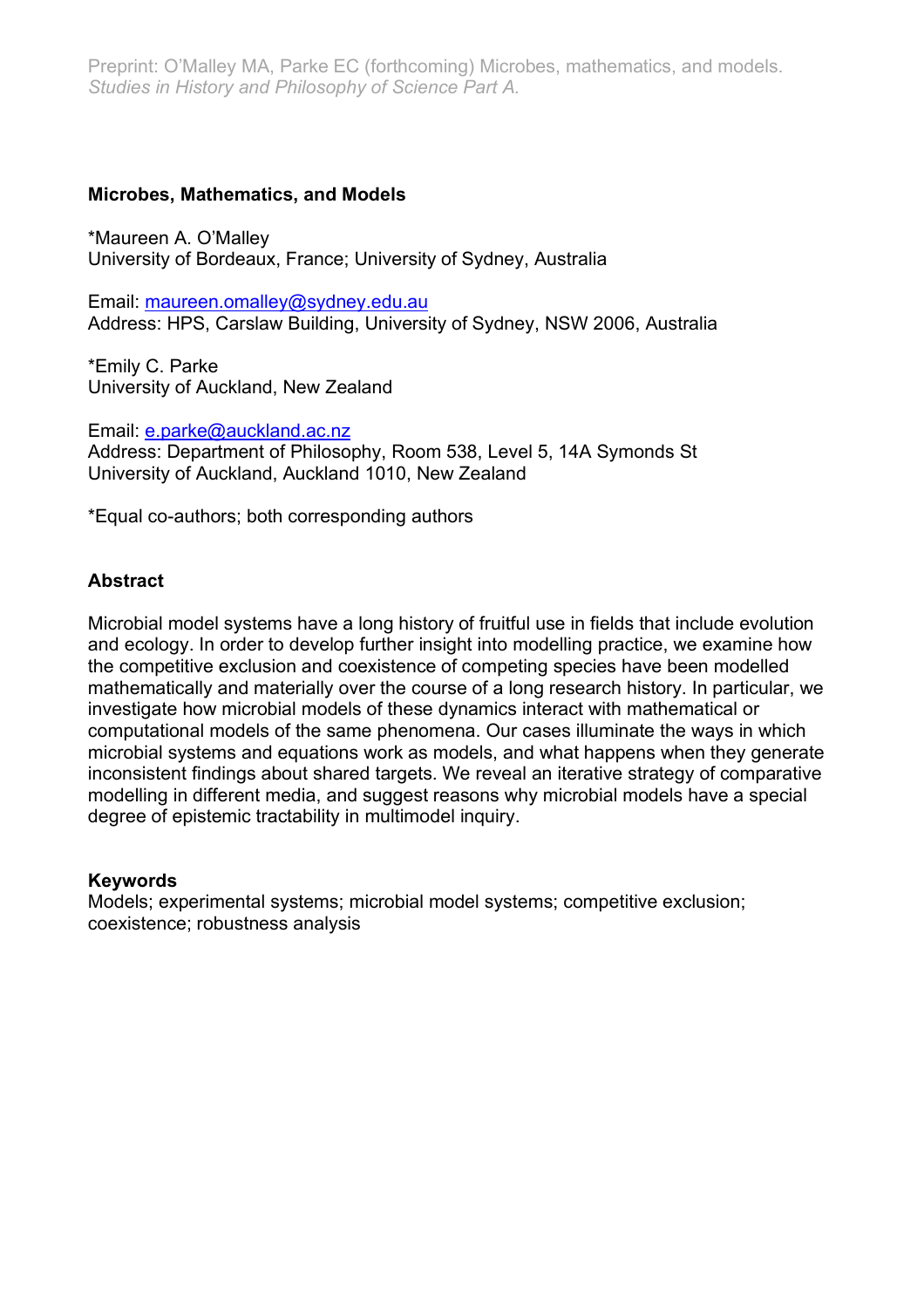# **1. Introduction**

Understanding what models are and how they work is central to philosophical work on a variety of sciences. A special feature of the life sciences is that they use organisms as material models of target phenomena, which include evolutionary, ecological, genetic, and physiological processes. Groups of organisms are constructed in order to function as experimental systems that allow the control and manipulation of represented phenomena. Because of the importance of tractability in such systems, microorganisms – prokaryotic and eukaryotic microbes, plus their viruses – have been favoured biological models for many research programmes. Microbial model systems have deep historical roots and their use has generated many major findings (Buckling et al., 2009; Garland and Rose, 2009; Jessup et al., 2004).

Philosophers have examined several aspects of the experimental evolutionary research done with bacterial microorganisms. These analyses have focused primarily on what these experiments say about evolutionary processes and theories (for example, Beatty, 2006; Plutynksi, 2001; Desjardins, 2011; Parke, 2014). However, there are other avenues of philosophical insight afforded by experimental evolutionary research, and one of them is about the nature of modelling itself (Weber, 2014). Analysing the ways in which microbial systems generate knowledge sheds light on how material or concrete models function more generally, and on how they work together with other sorts of models. These are aspects of philosophy of modelling that are not yet fully developed.

There now exists a considerable philosophical literature on model organisms that is concerned with what defines them and how they are used (e.g., Rheinberger 2010; Ankeny and Leonelli, 2011; Levy and Currie, 2015). There is a tendency in both philosophical and scientific circles to think of organismal models as closer to scientists' target phenomena than mathematical or computational models of the same target. Such a view is on display, for example, in Levy and Currie's (2015) discussion of model organisms. They contrast organismal models to other kinds of theoretical models, and suggest the former are specimens of broader classes in nature. Anecdotally, we have been told that organisms are "just too complex" to turn into full-blown models, and that organismal model systems really function as tests of mathematical models. At the very least, this position asserts that there is a hierarchy of models in terms of degree of closeness to target phenomena. Biological models—if not plucked directly from nature are regarded as samples of, or on a par with, scientists' targets in the natural world in a way that other material models typically are not, and mathematical and computational models even less so.

We will argue against this broad intuition and suggest that microbial modelling practice offers particularly clear evidence against it. To do so, we offer illustrations from a lineage rich in multimodel comparison. These examples strengthen the case for the practical and epistemic interchangeability of model media, whether mathematical or organismal. We are not saying they are always so interchangeable, but that our cases illustrate they can be, and that this finding tells against a hierarchical view of model types.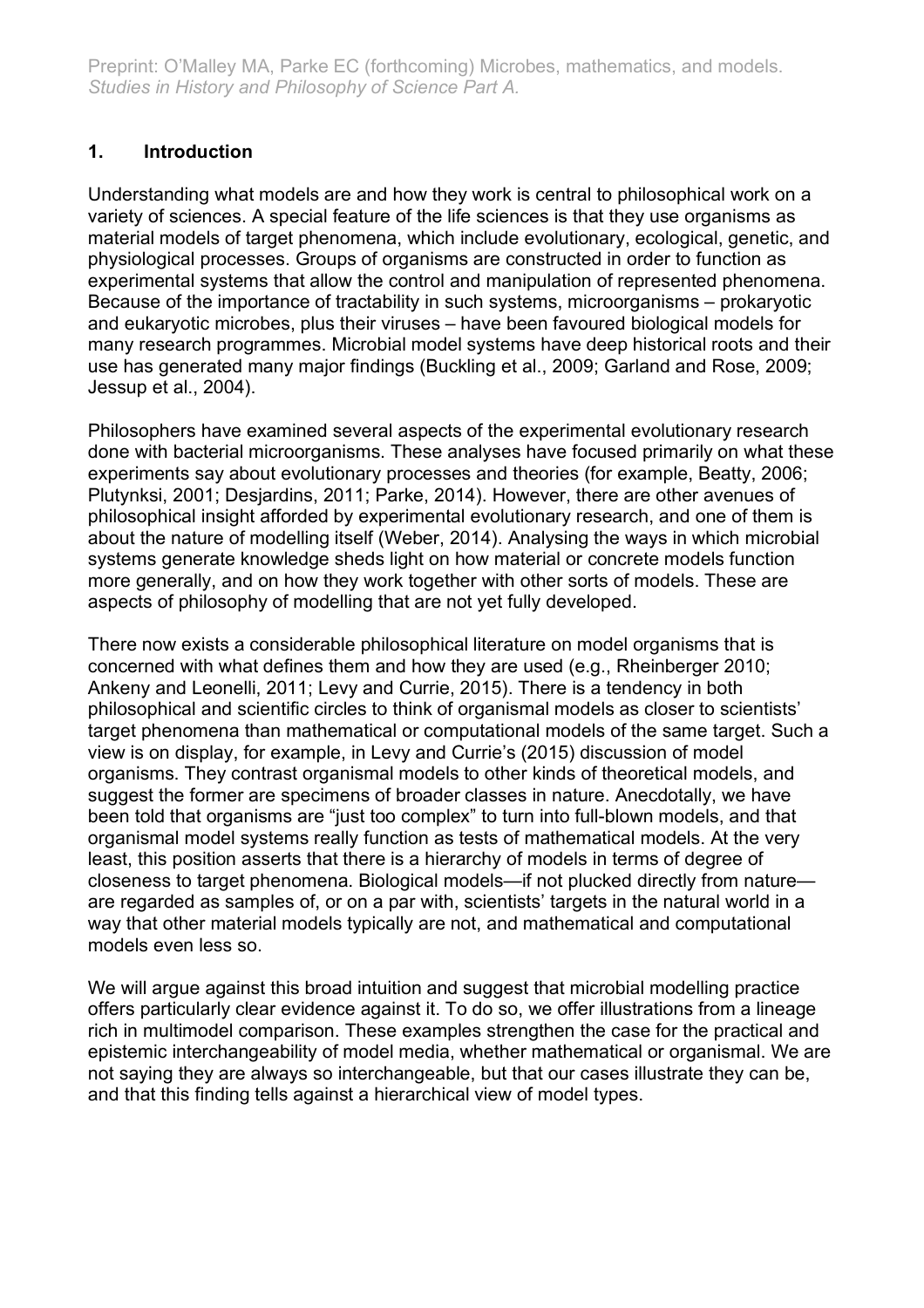In what follows, we focus on how microbial model systems are used in evolutionary biology and ecology, and specifically, on models of competitive exclusion and its opposite state, coexistence. Competitive exclusion is the process by which one population comes to dominate the use of a shared resource, at the expense of other populations. Coexistence refers to species that manage to live together in the same environment, despite competing for the same resources. We will show how this research area offers a particularly fruitful lens through which to examine how microbial and mathematical models work together. To do this, we sketch a historical trajectory of model-based research into these dynamics, then examine it within the framework provided by philosophy of modelling and its distinctions between different types of models. In particular, we elaborate on the different ways in which microbial model systems have been put to work in conjunction with mathematical and computational models to explain unexpected coexistence rather than predicted competitive exclusion. Our analysis clarifies how microorganisms function as model systems, and how they interact with classic mathematical models as well as computational simulations. We discuss how dependent model comparisons contribute to robustness analysis. Finally, we address why microbes are particularly epistemically tractable as material representations of biological phenomena.

# **2. Philosophy of Modelling**

Philosophy of modelling commonly distinguishes between mathematical or computational models and material (or concrete or physical) models. Equations serve as the structural basis of mathematical models, algorithms form computational models, and physical structures of various sorts are used to construct material models (Weisberg, 2013; Downes, 1992; Griesemer, 1990). In our discussion, differences between mathematical and computational models are not important because we are primarily concerned with how material models are compared to models constructed from non-material mathematical media.1 We focus on how organisms, and particularly microorganisms, function as a special kind of material model.

It might seem at first glance that physical systems, whether living or non-living, just cannot model in the same way that abstract equations and algorithms can. There has been a great deal of discussion about how models – especially computer simulations – are like and unlike experiments (see Guala, 2002; Mäki, 2005; Morgan, 2005; Parker, 2009; Winsberg, 2009; Parke, 2014). An associated point of contention is whether laboratory constructions, such as the microorganismal ones we discuss, should be categorized as experimental systems or material models. These terms are often used interchangeably in the biological literature discussing these systems and their use in evolution and ecology (see, for example, Garland and Rose, 2009; Prosser et al., 2007). In philosophical

<sup>&</sup>lt;sup>1</sup> Mathematical and computational models are not always recognized as fully distinct from one another because they are both fundamentally mathematical operations. Nevertheless, says philosopher of modelling Michael Weisberg, "they function differently in practice and have different representational capacities", so are well worth distinguishing (Weisberg, 2013, p. 20). Tarja Knuuttila (2016, p. 269), on the other hand, objects to strong distinctions being made between abstract (mathematical) models and material systems because they serve similar epistemic functions.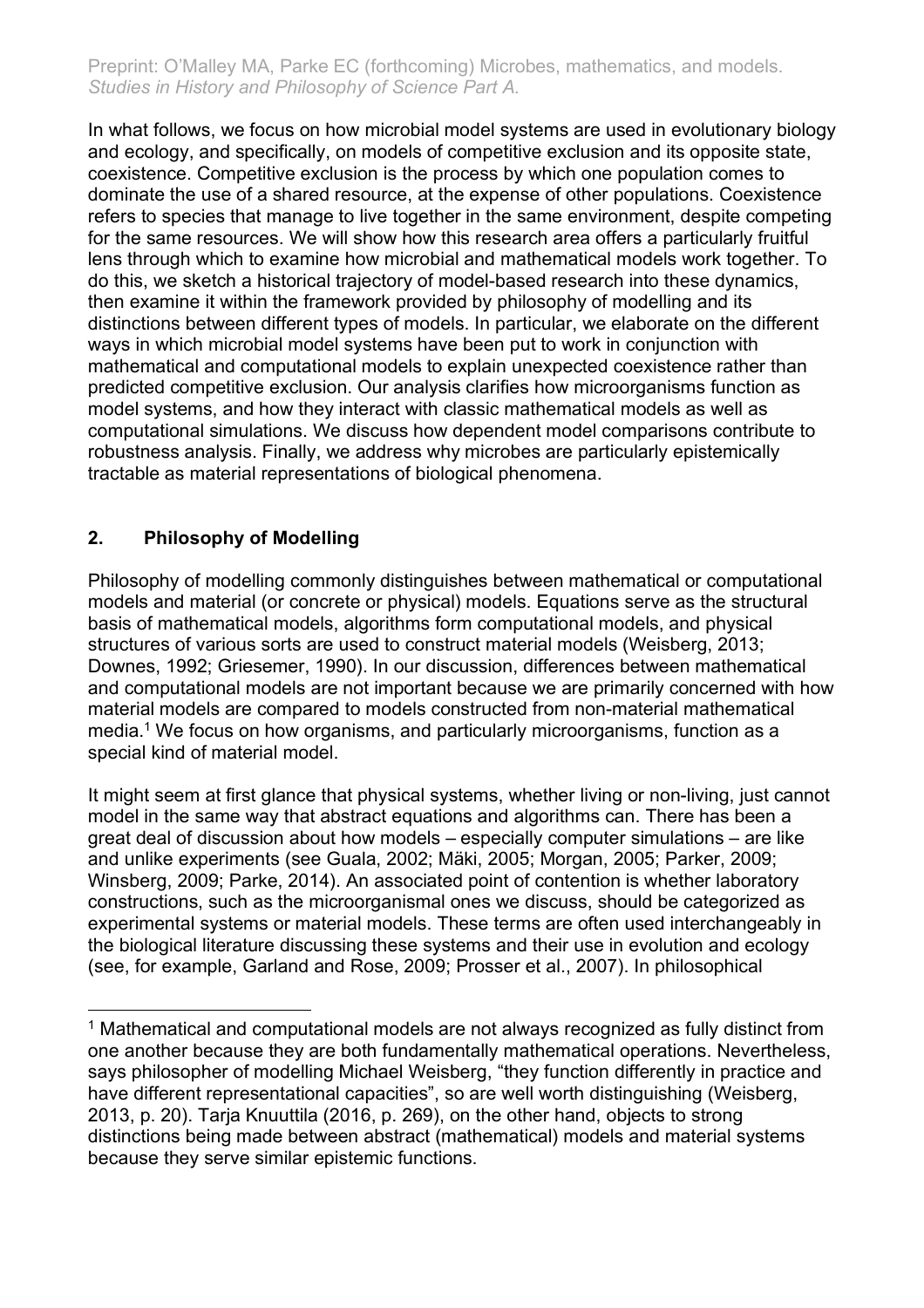discussions, however, including those just cited, categorization as an experimental system rather than as a model often implies different treatment, in terms of ontology, methodology, or epistemic value. The crucial epistemic point in these debates is whether biological and other physical model systems are merely components of experiments. Experiments in this view are procedures carried out with experimental objects, meaning that experimental constructs are not models. This is not our view.

From a general perspective, experimental objects of study share many similarities with material models because of the ways in which scientists use them (Rheinberger, 2010; Frigg and Nguyen, 2017). Both involve studying a physical system that stands in for a scientist's ultimate target of investigation in the natural world. Both experimental systems and models (material and otherwise) simplify complex target phenomena; both idealize; both are forced into tradeoffs between realism, precision and generality (Levins, 1966; Rainey et al. 2000; Jessup et al., 2005; Matthewson, 2011; Inkpen, 2016). Rachel Ankeny and Sabina Leonelli (2011) suggest that experimental organisms (the larger class of surrogates to which model organisms belong) have less representational scope than genuine model organisms, largely in virtue of the communities that drive the use of 'official' model organisms. The history of microorganismal modelling that we examine, however, does not make this distinction even when it enters the current era of institutionally designated model organisms.

Section 3 illustrates how microorganismal experiments play over several decades what appear to be genuine modelling roles in ecological and evolutionary population biology. Because of the experimental-modelling overlap in how organismal systems are used and referred to in scientific practice, we too use 'experimental model system' interchangeably with 'material model' or 'organismal model' to mean the systems constructed and studied by scientists in the laboratory with the aim of understanding biological systems and phenomena more generally. But as we will make clear, we do not think (micro)organismal models are closer to the target system: they are epistemically tractable material surrogates for those systems. We also bite the bullet about whether many experimental constructions should properly be regarded as models. We say they can be, on many understandings of what constitutes a model, in virtue of how they abstract, simplify and idealize the target systems they are surrogates for.

Even when there is agreement on organisms being able to play the role of material models in specified circumstances, there are still a number of questions about how these (micro)organismal models carry out their surrogacy role, and what the relationship is between the different modes of representation enabled by distinct modelling strategies. Many recent philosophical discussions of modelling have tended to emphasize the relationship between models and targets in the natural world (Figure 1, right-hand arrows). When different modelling media (for example, mathematical and material) are used to gain insight into the same targets, one model is typically treated as 'remodelling' the target in a different medium from the other model, or even more simply as just another *independent* instance of the back-and-forth movement between model and target. The series of mathematical and material models of the dynamics of competitive exclusion and coexistence we discuss in Section 3 do not fit this description. We show instead how modelling practice often involves moving between at least two kinds of models, with the aim of evaluating and refining each of them in light of insights gleaned from studying the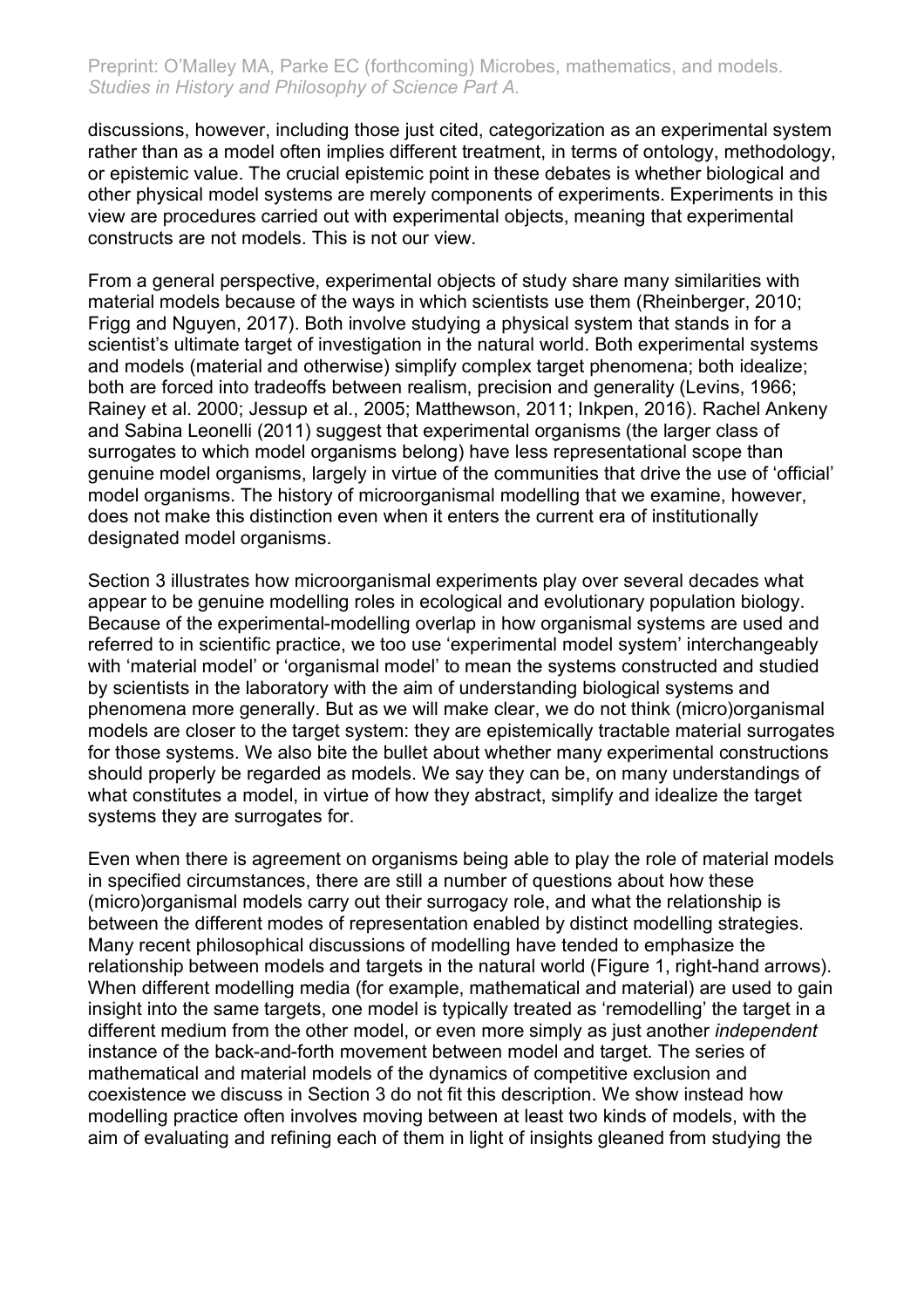other. Material models, as much as any other model type, are assessed against other models built in different media. We label this dependent interaction 'comparative modelling' (Figure 1, left-hand side).<sup>2</sup>

# **Figure 1: Relationships Between Models**

Much philosophy of modelling focuses on model-target relationships, and holds that models indirectly represent target systems, as shown by the righthand arrows (for example, Giere, 1988; Godfrey-Smith, 2006; Weisberg, 2013; for alternative views see Knuuttila and Loettgers, 2016; Levy, forthcoming).3 Our case study emphasizes the importance of model-model relationships (left-hand arrows) in the practice of modelling, and demonstrates a variety of ways in which one type of model is used to assess and develop another over the course of a research program.



Sometimes, researchers state that mathematical or computational models are properly validated by testing their predictions in experimental model systems. Such statements might indicate that organismal systems are the target phenomena themselves. We will discuss some claims about this practice in Section 4. But material models are not merely sources of empirical data that allow the evaluation of how well mathematical or computational models fit the target system. The performance of material models is directly compared to mathematical or computational models, and vice-versa (Figure 1, left-hand arrows). Our cases show how these dynamics have played out over several decades of

<sup>&</sup>lt;sup>2</sup> We are grateful to Brett Calcott for suggesting this term.

 $3$  The models-as-mediators approach (Morrison and Morgan, 1999) also fits this diagram, although it would emphasize an additional layer of theory above any model, with the model navigating 'independently' between theory and target ('world'). Because this three-level scheme does not fit how microbial modellers describe their activities, we focus on the twolayer approach to models and target phenomena.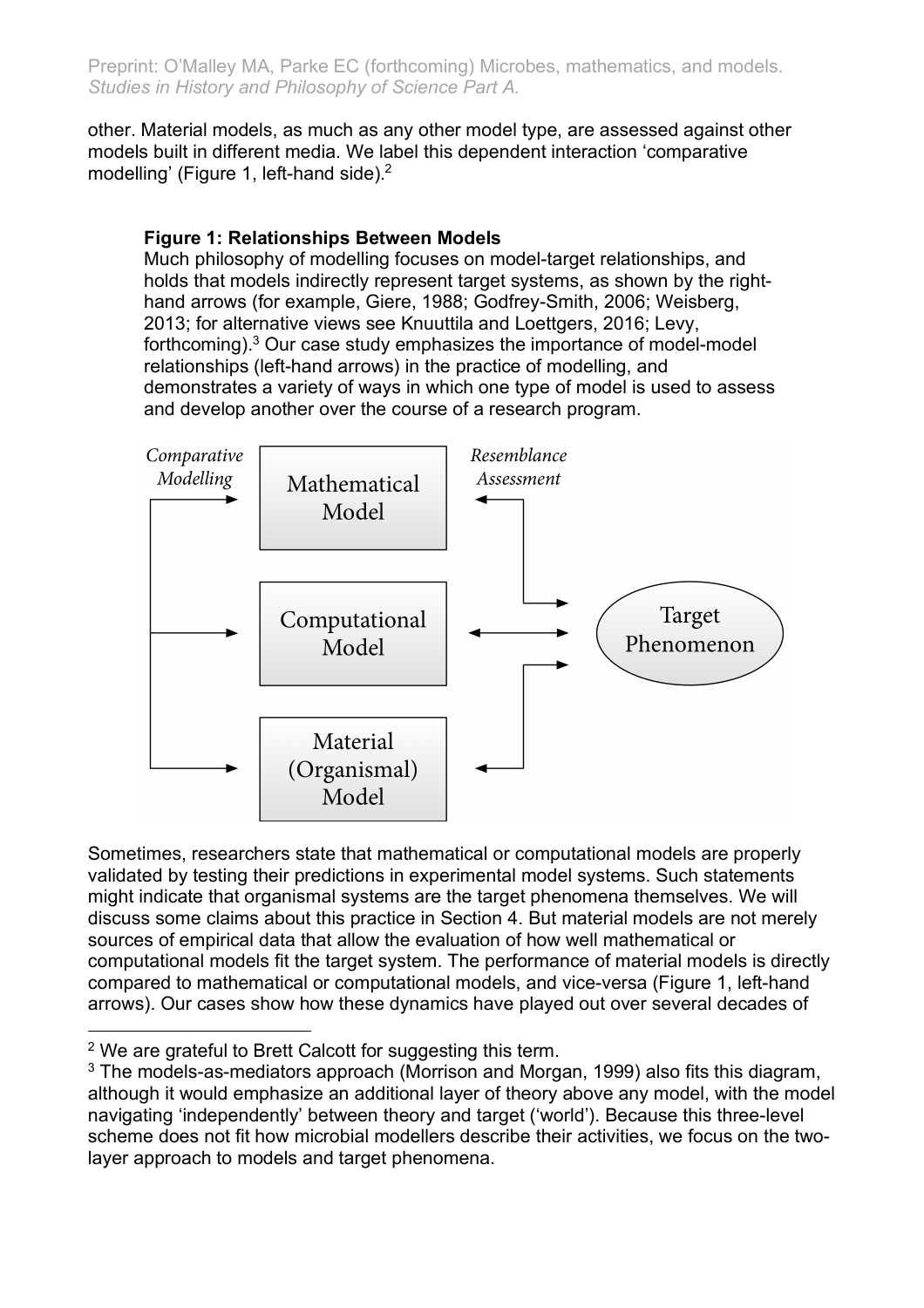microbial modelling of competitive exclusion and coexistence, and how modellers themselves have conceptualized this interaction. These dependent interactions between models add new practical dimensions to how robustness analysis can be understood across multiple modelling media. By taking a longer view of how these microbial model systems work, we learn more about how organismal models themselves function and why microbial model systems are particularly valuable material models in the contexts we examine.

### **3. Competitive Exclusion Versus Coexistence: Historical and Contemporary Strategies**

Although there is a great deal of modelling work done with large organisms, some of the most prolific and effective modelling with living populations is done with microorganisms. This is especially the case for ecological and evolutionary modelling, where microbial systems offer particularly tractable means for studying dynamical processes at the population level over many generations (a point to which we return in Section 6). In evolutionary biology and ecology, mathematical and material modelling have frequently been combined. In order to gain closer insight into how these modelling strategies work together, we track a trajectory of comparative modelling of the phenomena of competitive exclusion and coexistence. We have chosen this historical lineage of modelling focus and activity because it shows not only how different models have been adjusted in relation to one another, but also how the researchers involved have conceptualized this interaction and adjustment.

# *3.1. Gause's Model Comparisons*

Our story begins with Georgii Gause (1910-1986), a mathematically competent experimental biologist who set up microbial model systems of paramecia (bacteriagobbling ciliate protists) to model interspecies competitive dynamics (Gause, 1932; 1934a). These dynamics – the 'struggle for existence' – are central to both evolutionary and ecological theory, and had already been captured abstractly by the Lotka-Volterra mathematical competition model. Gause argued it was imperative to see how well these equations applied to empirical systems: "No mathematical theories can be accepted by biologists without a most careful experimental verification" (Gause, 1934a, p. 59).

Animals, thought Gause, are "too complex" to observe in the wild and impossible to control in the laboratory (Gause, 1934, p. 26). He wanted to "eliminate the complicating influence of numerous secondary factors" in order to "understand the mechanism of the elementary process of the struggle for existence" (Gause, 1934a, p. 92, p.6). To achieve this, he used an experimental system of populations of paramecia species, *Paramecium caudatum* and *P. aurelia*. <sup>4</sup> When fed separately on a single species of bacterial prey, each attained a growth equilibrium. But once both paramecia were put together and made to compete for the same bacterial resources, one species became extinct. This demonstration eventually became known as the competitive exclusion principle (Hardin, 1960). The material model system of paramecia demonstrates the same basic mechanisms represented by the Lotka-

<sup>&</sup>lt;sup>4</sup> These organisms were already well-established microbial experimental systems (e.g., Woodruff, 1911; 1926). Gause used competing species of yeast as well.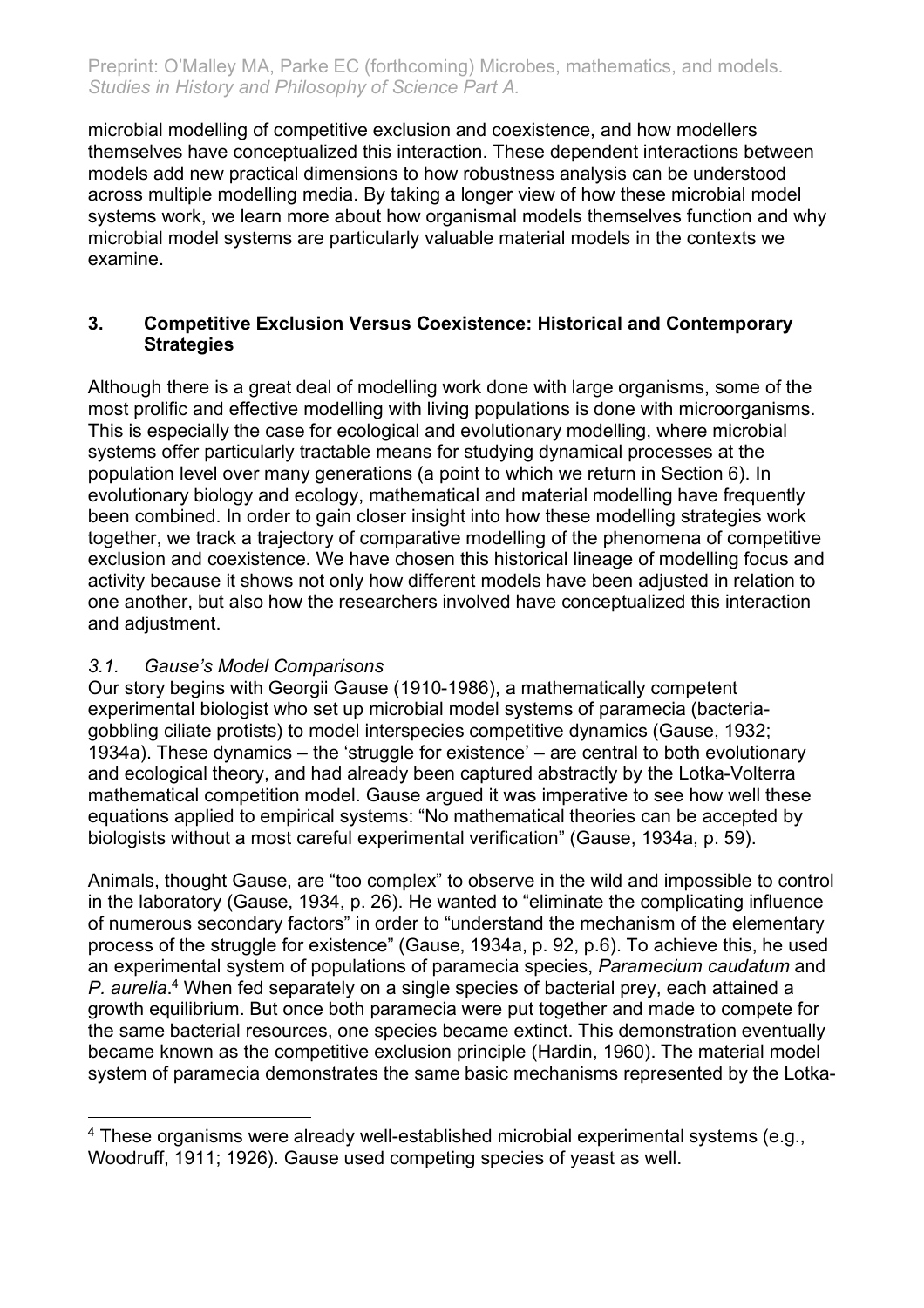Volterra equations of "indirect" species interactions, which refer to non-predatory competitive relationships or "the struggle for the means of livelihood" (Gause, 1934a, p. 6, p. 3).

However, when Gause introduced into his model system a third level of organism, *Didinium*, a ciliate predator of the paramecia (thus bringing about a "direct" struggle for existence), he was forced to question the classic Lotka-Volterra formulation of predatorprey relationships and their oscillations (Gause, 1934a, Chapter 6). Why? Because in almost every run of the experimental system, both predator and prey (just a single species of paramecium) went to extinction, "owing to the particular biological adaptations of our predators, which have not been foreseen in the theoretical equations" (Gause, 1934b, p. 17).<sup>5</sup> The very nature of the equations (deterministic differential equations) was, he thought, inadequate for the relevant system dynamics. Probabilistic equations might be necessary, concluded Gause, in order to capture chance events and the "multiplicity of causes" (Gause, 1934a, p. 124).

Gause then tweaked the experimental conditions of the material model system until a semblance of oscillation occurred. He also made some mathematically remarkable revisions to the Lotka-Volterra model by constructing a limit cycle to predator-prey dynamics with discontinuous differential equations (see Křivan, 2011).<sup>6</sup> These revisions were not, however, greatly noticed.

# *3.2 Explaining coexistence*

In the decades following Gause's pioneering work, many other modellers found coexistence of supposedly competing species, both experimentally (Hutchinson, 1961; Ayala, 1969) and mathematically or computationally (Koch, 1974; McGehee and Armstrong, 1980).<sup>7</sup> Coexistence violates the very idea of competitive exclusion, which stipulates that different species dependent on identical limiting resources (broadly interpreted as occupying exactly the same niche) cannot coexist indefinitely (unless adaptive change happens, which would mean the niche for the newly adapted organism was different). $8$ 

One proposal for how periodic equilibria might be achieved is to add predation to standard resource limitation as a second independent limiting factor (Hutchinson, 1961; Levin, 1970). To establish this suggestion more rigorously, population microbiologists Bruce

<sup>&</sup>lt;sup>5</sup> However, Gause did carry out other experimental work with paramecia preying on yeast, and for those model systems did find classic Lotka-Volterra oscillations (Gause, 1935; see Pritchard et al., 2016 for worries about confounding factors that probably produced this result).

<sup>&</sup>lt;sup>6</sup> Vlastimil Křivan (2011) explains how Gause anticipated more sophisticated predator-prey models of the 1960s (e.g., Rosenzweig and MacArthur, 1963), despite not having the appropriate mathematical tools.

<sup>&</sup>lt;sup>7</sup> Other researchers extensively remodelled the experimental system and the mathematical model (e.g., Luckinbill, 1973; Rosenzweig and MacArthur, 1963).

<sup>&</sup>lt;sup>8</sup> See Cole (1960) for a scathing critique of the testability and utility of competitive exclusion thus formulated. Hutchinson (1961) sees the same untestability, but does not see this as a problem, merely a property of formal models.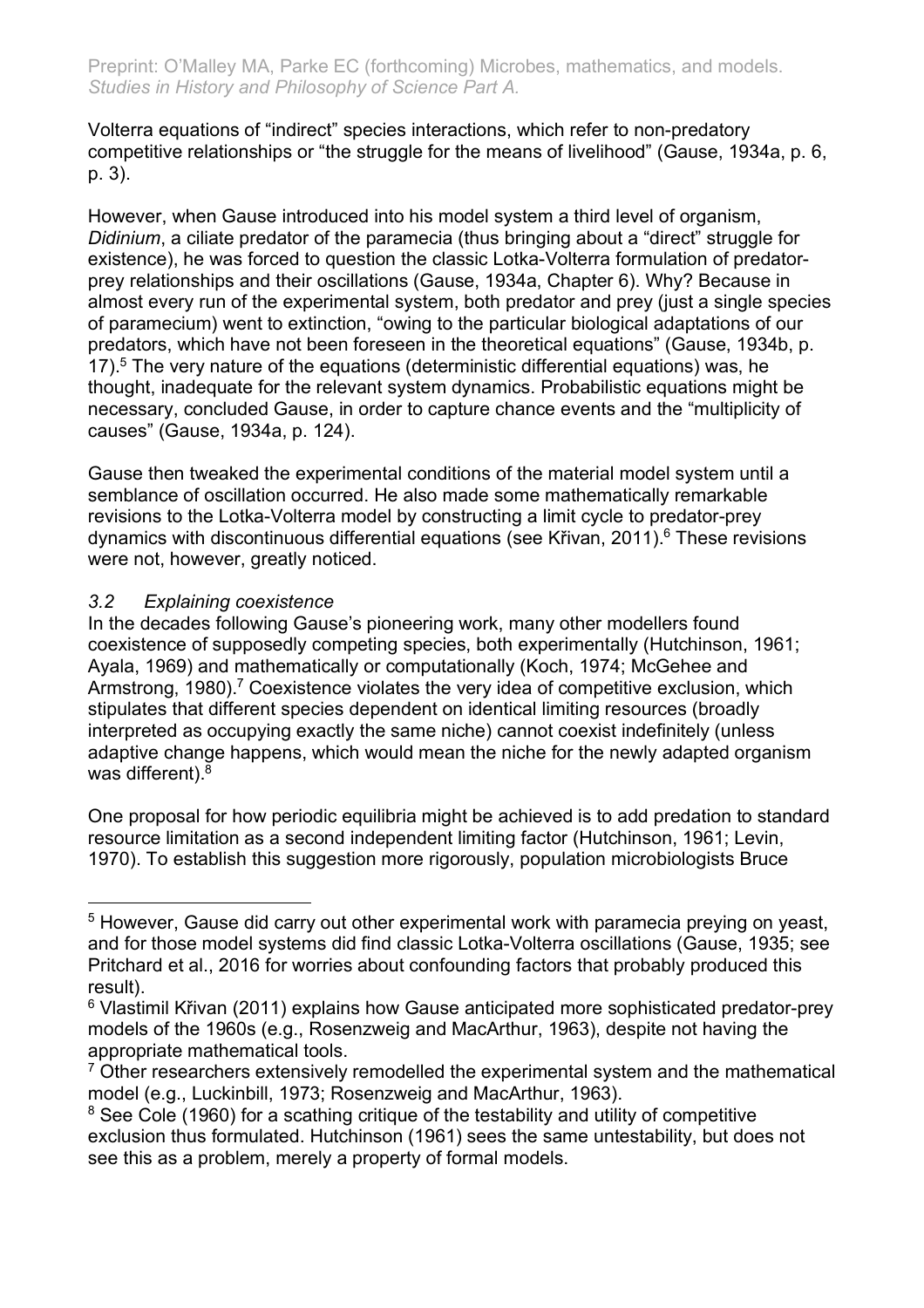Levin, Frank Stewart and Lin Chao first constructed mathematical models and then their material counterparts (Levin et al., 1977; Chao et al., 1977). They implemented their material model as a chemostat, which is a continuous microbial culturing device that closely regulates the input of nutrients and output of waste (as opposed to non-continuous batch culturing). Chemostats model population growth rates, the dynamics of which are also captured by kinetic growth equations. These equations were initially devised by Jacques Monod (one of the inventors of the physical chemostat) and later elaborated to capture competitive exclusion dynamics in chemostat conditions (see Hsu et al., 1977 for details). However, Monod-based models also failed to predict some experimental system outcomes (Dent et al., 1976), which meant further revisions were needed.

In one of these extensions of the basic model, Levin et al. (1977) used a single nutritional resource for two bacterial populations of *Escherichia coli*, strain K12 and strain B, plus a virus of *E. coli*, bacteriophage T2. In this system, the bacteriophage plays the role of a predator. The K12 strain of *E. coli* is resistant to the phage, but the B strain is sensitive or vulnerable to its attack. Levin and colleagues first found a stable state for a one-resource, one-consumer (resistant), one-predator situation (unlike Gause). They then extended this finding to the larger system with two consumers, and – in follow-up experimental work – to more complex combinations of populations and trophic levels (Chao et al., 1977). Their amended version of chemostat-based competitive exclusion predicted the equilibrium of all the entities in the model system – both bacteria and the phage.<sup>9</sup> If there had been no such predator but still two consumers living off a limiting resource, one consumer would have had to become extinct, just as Gause had discovered. The experimental demonstration in the chemostat agreed with the mathematical model, except for one important difference: the material system was stable outside the range predicted by the extended mathematical model (Levin et al., 1977).

The aim of constructing these experimental model systems was to specify the factors that brought about coexistence. In earlier revisions, these equilibria were often "described primarily in terms of the properties of the equation rather than in terms of the biology" (Levin et al., 1977, p. 3). Even though such models were nicely general, they were too nonspecific to predict exactly when coexistence could and should occur, or to explain why it did not. The advantages of the material models were not only that they could specify particular biological conditions, but they were also able to fine-tune the mathematical equations. In addition, experimental data were used to parameterize the equilibria calculations, so the interactions between mathematical and material modelling became even more entangled.

# *3.3 Mechanisms of coexistence*

A great deal of other modelling work on these phenomena shuttles similarly back and forth between the equations and the material modelling. Often, it does so to try and explain how coexistence occurs (given that competitive exclusion is the default assumption). One such example is found in an experimental chemostat model of specialist and generalist *E. coli*. In this material model, Daniel Dykhuizen and Maxine Davies (1980) repeatedly found

 $9$  The authors described these equilibria as similar to commensalism, in that even though the virus harms the host, it also attacks competitors of the host and thus brings it benefits (Levin et al., 1977).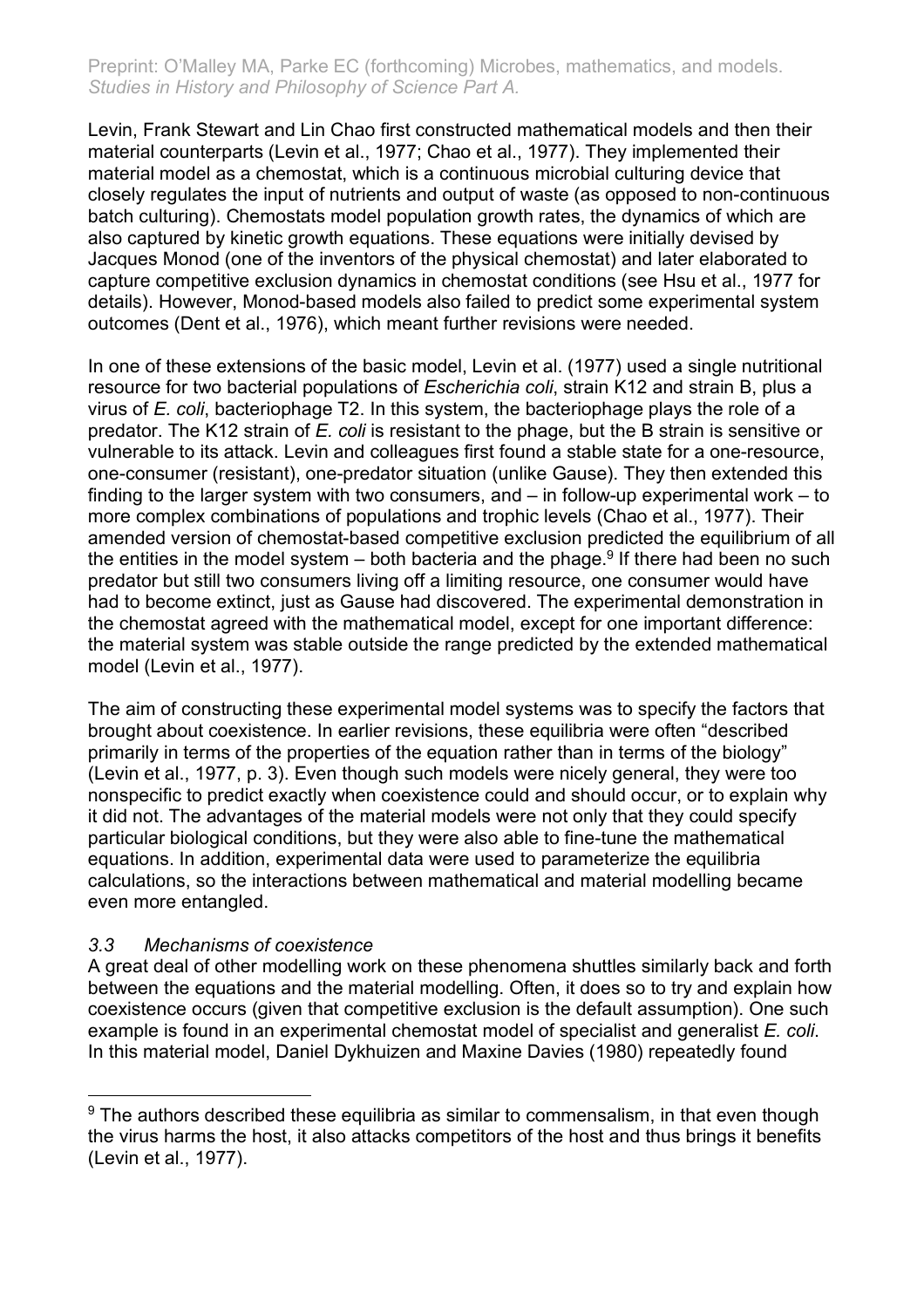coexistence of competing strains of *E. coli*. This coexistence had been predicted mathematically by elaborations of Monod's chemostat equations, but the exact biological circumstances in which it would occur were not clear. The experimental system largely agreed with the mathematical predictions but refined them by producing fewer generalists than predicted. To explain this, a new biological mechanism of "resource interference" had to be formulated. It posited that organisms are simply not as effective at multi-resource exploitation as they are at mono-resource utilization (Dykhuizen and Davies, 1980, p. 1213).

Subsequent research efforts worked with systems designed to illuminate the evolutionary dynamics of these ecological phenomena. Organismal model systems were run for longer time periods, and genetic analyses added in order to scrutinize the mechanisms of coexistence. A key series of chemostat experiments in the 1980s found that after several hundred generations, all clonal microbial populations produced polymorphisms (alternative genotypes) and that these polymorphisms were stable: the competing genotype was not able to wipe out the new one (Helling et al., 1987; Rosenzweig et al., 1994).

An even longer analysis was made possible by the model system devised by Richard Lenski's group. This system, a series of bacterial populations maintained as ongoing batch cultures for over 65,000 generations, has modelled numerous evolutionary processes (e.g., Lenski et al., 1991; Lenski, 2011). But as well as this long-running experimental system, Lenski and colleagues have constructed both theoretical and material models in which various manipulations have been carried out specifically to explain coexistence. An early instance of this occurred when Lenski and Susan Hattingh (1986) designed a mathematical model that found an equilibrium between resource-competitive species that were sensitive and insensitive to a particular toxin (i.e., an antibiotic). The modellers showed mathematically the conditions under which such an equilibrium could be realized, and then adduced evidence from chemostat models (some of it in separate work by Hattingh) that supported their conclusions.

In a very different modelling approach 10 years later, Lenski and two other colleagues implemented a material model of coexistence to clarify the mechanisms by which this state was achieved (Turner et al. 1996). They used bacteria from the long-term evolutionary experiment, sampled after the 7000th generation and allowed to diverge for another 1000 generations via recombination. Initially, the researchers had thought the ongoing coexistence of these genotypes would be explained by trade-offs in feeding strategies, with frequency-dependent selection being the mechanism. But this turned out to be an insufficient explanation of the equilibrium, and numerical simulations confirmed the limitations of this explanation. A cross-feeding interaction, whereby each species was better off together than alone during resource limitation, led to the organisms "through their own biological activities, chang[ing] a simple environment into one that is more complex. And this environmental complexity, in turn, allowed for diversity to be stably maintained where it could not otherwise exist" (Turner et al., 1996, p. 2127).

Even when extremely long-term modelling work is carried out (20,000+ generations), coexistence persists (Rozen and Lenski, 2000). This persistence makes clear that coexistence is not an artificial by-product of 'unnatural' ecological and evolutionary conditions in the model. By continuing the model system for even more generations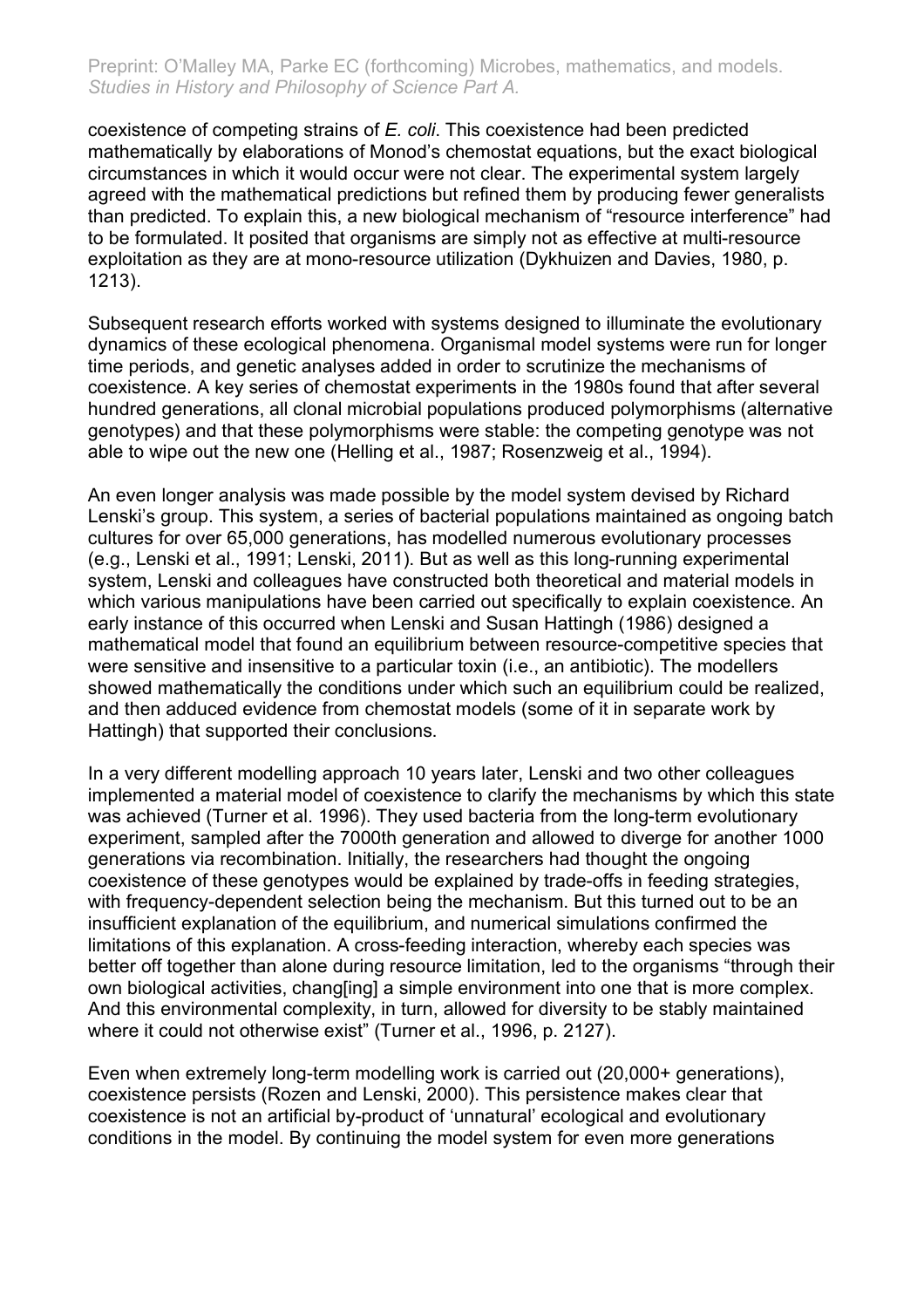(30,000), Lenski and different colleagues (Le Gac et al., 2012) were able to introduce more realistic considerations into evolutionary theorizations of the ecological dynamics of coexistence. Once again, bacterial systems were the key to being able to study these interacting dynamics and timescales. Despite starting with the simplest model possible – a constant environment, one initial genotype, no recombination, and a "focal organism that is much simpler than many others" – complexity in the form of increased diversity still arose (Rozen and Lenski, 2000, p. 33; Turner et al., 1996; Rosenzweig et al., 1994). But just as occurs mathematically, simplifications allow generalizations beyond the original population. Daniel Rozen and Lenski (2000), for example, believed they might be able to generalize their results to the evolution of populations of large sexual organisms as did other researchers of the era (see Adams and Rosenzweig, 2014). In other work, Lenski has also drawn attention to the comparability of numerical simulations (computational models) and microbial model systems, in which each member of the population can be treated as an individual with simple properties in order to understand complex population-level outcomes (e.g., Lenski et al., 2003).

The comparability of these different modelling strategies is highlighted by Ben Kerr and colleagues' (2002) combination of computational models and experimental microbial communities to study the effects of community spatial structure and scale on the maintenance of biodiversity (i.e., coexistence). The focus of both their models is nontransitive communities that lack a competitive hierarchy, such as when three species have a 'rock-paper-scissors' dynamic. This dynamic occurs when each species outcompetes one of the others, but no species outcompetes both of the others. Kerr et al. begin the investigation with a computer simulation of three species representing the rock-paperscissors dynamic. In a lattice-based version of the simulation with minimal dispersal and only local interaction, all three species continued to coexist in clumps. In a second version of the simulation with maximal dispersal (everyone mixing and interacting with everyone else), one species excluded the others. Kerr and colleagues find that localized interactions promote stable coexistence of all three species, but that larger spatial scales of interaction lead to biodiversity loss (one species outcompeting the others).

The paper then describes how in order "to test this conclusion" (Kerr et al., 2002, p. 172), microbial communities were constructed in the laboratory to correspond to exactly the same two scenarios. Solid agar plates with three strains of *E. coli* in a rock-paper-scissors relationship were used to examine the mathematical finding about local interactions. One strain (C) produced a toxin called colicin that harmed a second colicin-sensitive strain (S); S, however, had a growth-rate advantage over a third colicin-resistant strain (R); R in turn had a growth-rate advantage over C. The same three strains of *E. coli* in well-mixed flasks of fluid growth media allowed the investigation of dispersal and interaction over (relatively) greater spatial scales. Kerr and colleagues conclude that the results are robust across the computational model and the experimental microbial populations. They interpret this congruence as support for the hypothesis that local interactions – in contrast to dispersal over large spaces – promote stable coexistence.

Kerr and colleagues' sequence of research presents the microbial model system as 'validating' the results from the mathematical model. Their strategy thus echoes the earlier prescription from Gause (1934a, p. 59): about starting with predictions from a mathematical model and then following them up in an experimental model. But as some of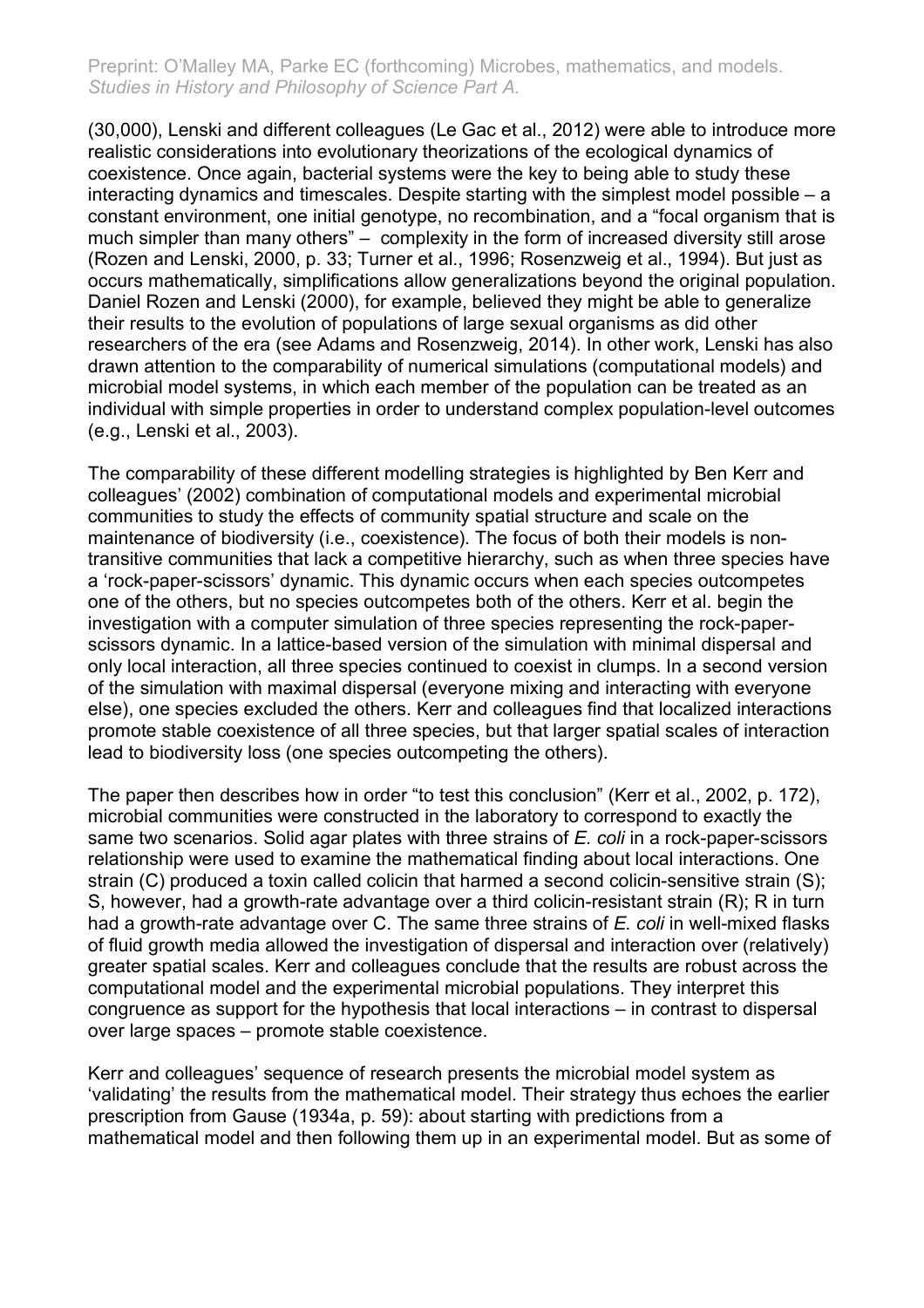our other examples demonstrate, researchers could just as easily begin with a material model that was then compared to a mathematical or computational model, where the latter could be seen as 'validating' the results of the former (e.g., Turner et al., 1996; Dykhuizen and Davies, 1980). To understand better how these different modelling strategies work together, we turn to some scientific and philosophical perspectives on model comparison.

### **4. Mathematical Models Vis-à-Vis Material Model Systems**

There are two obvious ways in which laboratory microbial populations and computational or mathematical models can work together:

- 1. **Parallel independent modelling**: organismal model populations and computational or mathematical population models are used as parallel means to study the same target. This is the dynamic depicted by the right-hand side of Figure 1, where the emphasis is on model-target resemblance assessment.
- 2. **Combined dependent modelling**: predictions from mathematical or computational models are evaluated and refined in model organismal populations, and vice versa. This is what the left-hand side of Figure 1 emphasizes.

These two modes of interaction are neither mutually exclusive nor sharply distinguished; cases of modelling practice will sometimes be doing both at once. However, highlighting the difference between the two helps draw out some important points about model-model interactions. The first mode, parallel independent modelling, is most easily understood as the classic strategy of comparing two independent models to the target. Bacterial experimental systems and computational models, for example, are parallel means to gain broad insights into evolutionary processes. This is the standard way to think about multiple kinds of models working together, in which each is studied in order to gain independent insights into the target of evolving populations in the natural world (e.g., Weisberg, 2013). It is usual to describe this procedure as robustness analysis, whereby different models are assessed *independently* for how well they capture basic phenomena or principles (Levins, 1966; Weisberg, 2006; see Section 5).

Our case study of competitive exclusion and coexistence, however, indicates there are more interactive model-model relationships when model comparison is carried out, and we call this 'combined dependent modelling'. In these situations of strong iterative interplay between models in different media, what exactly is going on? Are the material, computational, and mathematical models of equivalent epistemic status, or are some types of model more fundamental in this interplay? How is the interaction actually assessed? To answer these questions we first look at how modellers themselves discuss these interactions, and then how philosophical accounts of modelling might help make sense of these comparisons.

# *4.2. How Modellers Conceptualize Model Interplay*

Amongst the modellers we have been discussing – namely researchers who construct model microorganismal systems in addition to computational and mathematical models to study evolutionary and ecological processes – the general view seems to be that there are some clear differences between mathematical, computational, and material models, and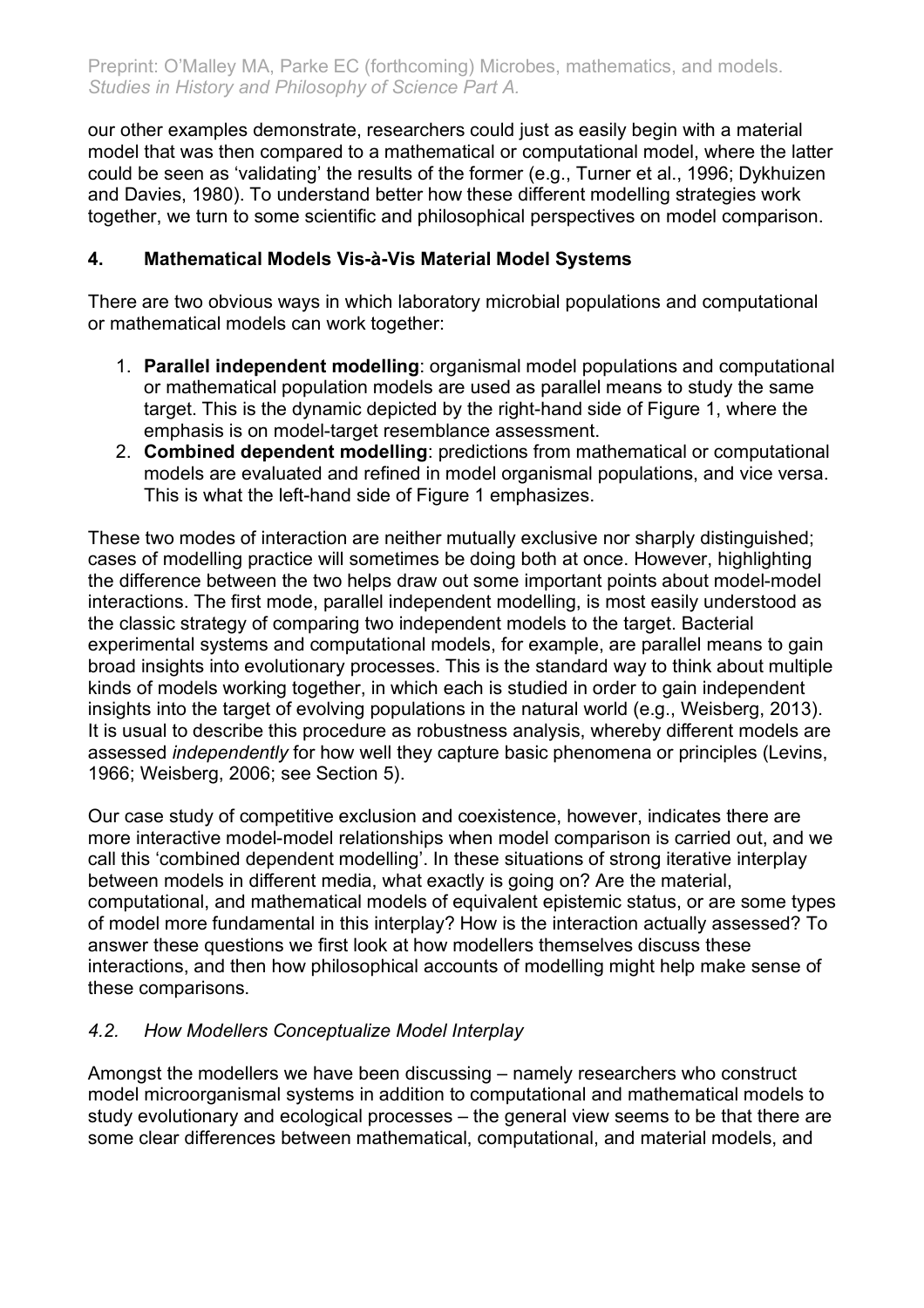that these very differences allow various types of model to work together. Experimental material modelling in multimodel research can motivate modifications to mathematical and computational models; furthermore, it is often strongly expected to do so.

In some discussions, the epistemic equivalence of comparable mathematical and material models is explicitly assumed (e.g., Dykhuizen and Davies, 1980). The chemostat, for example, is sometimes celebrated as "the best laboratory idealization of nature for population studies" because its material processes are "formally equivalent" to natural biological processes (Hsu et al., 1977, p. 366). This claim is made on the basis of the chemostat's inflow-outflow mechanism, which models in a physical medium the same dynamics as the relevant differential equations. <sup>10</sup> However, there are many other modelling instances, such as Kerr and colleagues' 2002 rock-paper-scissors study, that are framed as 'tests' of the mathematical model by the experimental system. This would seem to indicate that the findings of the experimental models have greater epistemic weight.

Gause, for example, was a strong advocate of the epistemic superiority of material modelling:

There is no doubt that the struggle for existence is a biological problem, and that it ought to be solved by experimentation and not at the desk of a mathematician. But in order to penetrate deeper into the nature of these phenomena, we must combine the experimental method with the mathematical theory (Gause, 1934a, p. 10).

He argued that analysis of the experimental system should come first, methodologically and temporally, and that experiments should be quantitative so that mathematical laws could be built on those quantitative results. However, it is also obvious that his experimental systems were constructed with reference to the equations, with the aim of testing their empirical accuracy.

And as some of our other coexistence examples show, mathematical or computational models are also used for cross-validation and elaboration. For example, numerical simulations in Lenski and Hattingh's (1986) analysis of coexistence showed how the explanation of the coexistence observed in organismal model systems was inadequate. Many modellers suggest that multimedia modelling is needed because the interaction between models turns out to be more complex than can be captured by the language of testing and validation. G. Evelyn Hutchinson (1903-1991) was an influential and widely famed ecologist who worked mostly on multicellular organisms. Some of his research, however, was greatly concerned with explaining why competitive exclusion did not seem to capture the biodiversity of phytoplankton (free-living photosynthesizing marine organisms – usually unicellular). He suggested that:

[mathematical modelling of] competitive exclusion can be used to examine a situation where its main conclusions seem to be empirically false. Just because the theory is

<sup>&</sup>lt;sup>10</sup> Other commentators are more conservative: "A less controversial view of the chemostat … is that it is the best tool available for studying population interactions under controlled conditions" (Fredrickson, 1977, p. 65).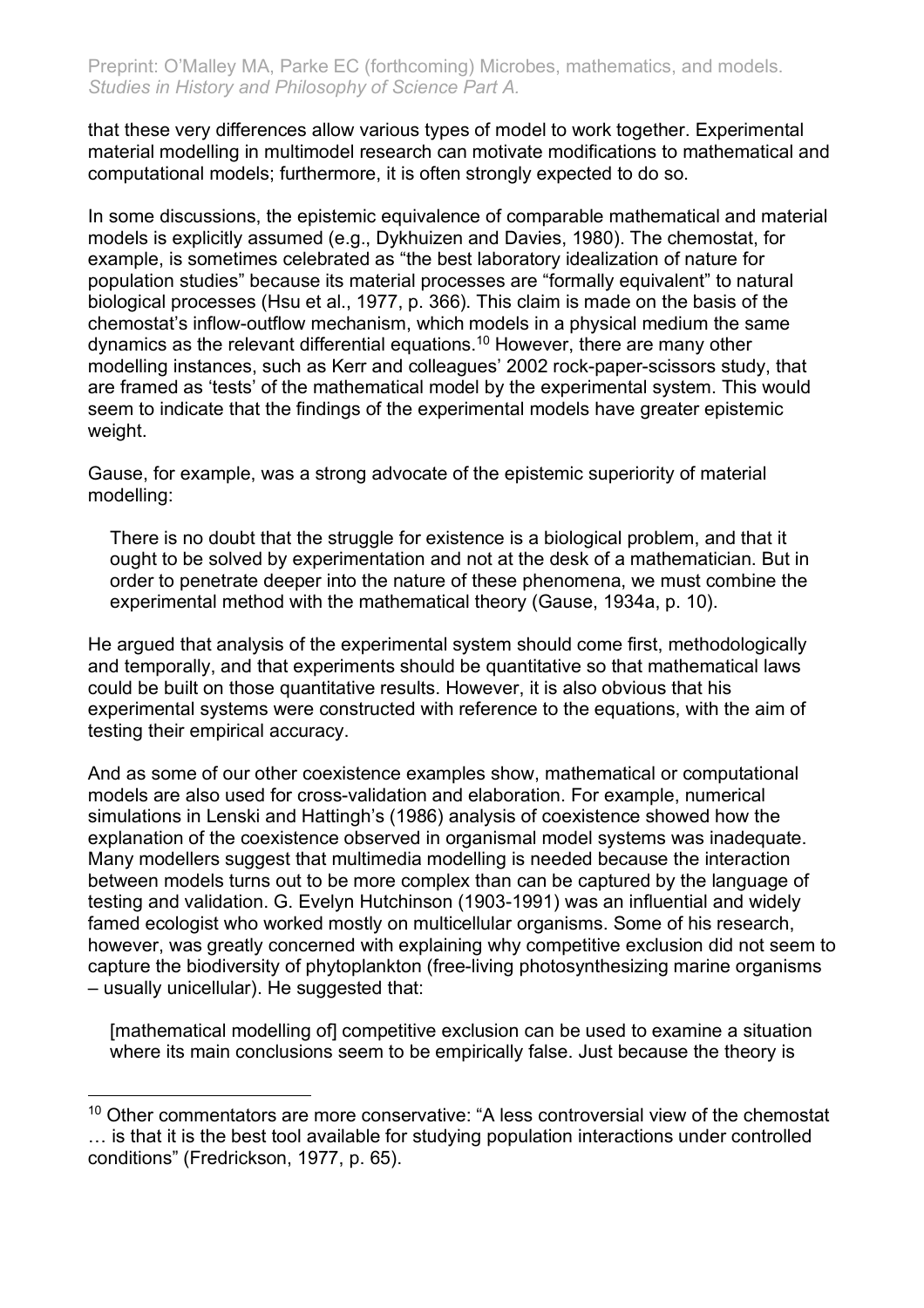analytically true and in a certain sense tautological, we can trust in the work of trying to find out what has happened to cause its empirical falsification (Hutchinson, 1961, p. 143).

Levin and colleagues echo this when they argue that by "merely specify[ing] equations [that] do not describe the nature of the interaction[s] … stability might be merely an artefact of the equations" (Levin et al. 1977, p. 20). This is an issue raised with considerable force by Richard Levins, in his famous 1966 paper motivating robustness analysis. His solution is to "attempt to treat the same problem with several alternative models each with different simplifications but with a common biological assumption" (1966, p. 423). Usually, however, Levins' analysis is thought to apply to model-target relationships rather than the modelmodel relationships we are emphasizing (see Section 5 for further discussion).

Arnie Friederickson, a mathematical modeller of microbial processes, emphasizes the need for a two-way interaction between material and mathematical models but makes it very clear that it is model-model relationships being assessed, and not only model-target resemblances:

Qualitative speculation about [populations] should be checked by the construction and analysis of suitable [mathematical] models, and the models should, in turn, be checked by experiment. [Plus] interesting phenomena predicted by plausible mathematical models of interactions should be searched for experimentally. [And for phenomena for which no experimental work yet exists, m]athematical models of different mechanisms of interaction should be constructed and analysed, and appropriate experimental systems should be set up to test the application of the models (Fredrickson, 1977, p. 84).

Because both material and mathematical models are abstracted and idealized, they indicate to researchers "what is possible" over the course of a research programme (Dykhuizen and Davies, 1980, p. 1213; see also Slobodkin, 1961). This theme of models delineating the possible is also noted by Brendon Bohannan's group of microbial ecologists. They argue that different modelling strategies are not epistemically fixed in the explanatory roles they can play:

The role of theory is to define what is logically *possible* (given a set of assumptions), the role of the laboratory experiment is to determine what is biologically *plausible* and the role of the field study is to delineate what is ecologically *relevant*. Microbial model systems have played all three of these roles: in support of field studies, in support of theory [i.e., equations], and as a bridge between theory and the field (Jessup et al., 2005, pp. 283-284).

Jessup and colleagues go on to suggest that experimental models are particularly useful for 'exploring' mathematical models and determining whether their basic assumptions are right (or plausible). They conclude that microbial model systems are often able to show why a certain mathematical model is not working and how it might be adjusted. For example, spatial structure plays a role in model microbial systems of coexistence (e.g., Kerr et al., 2002), and this recognition has stimulated new mathematical approaches to accommodate spatial dynamics (e.g., Bohannan et al.,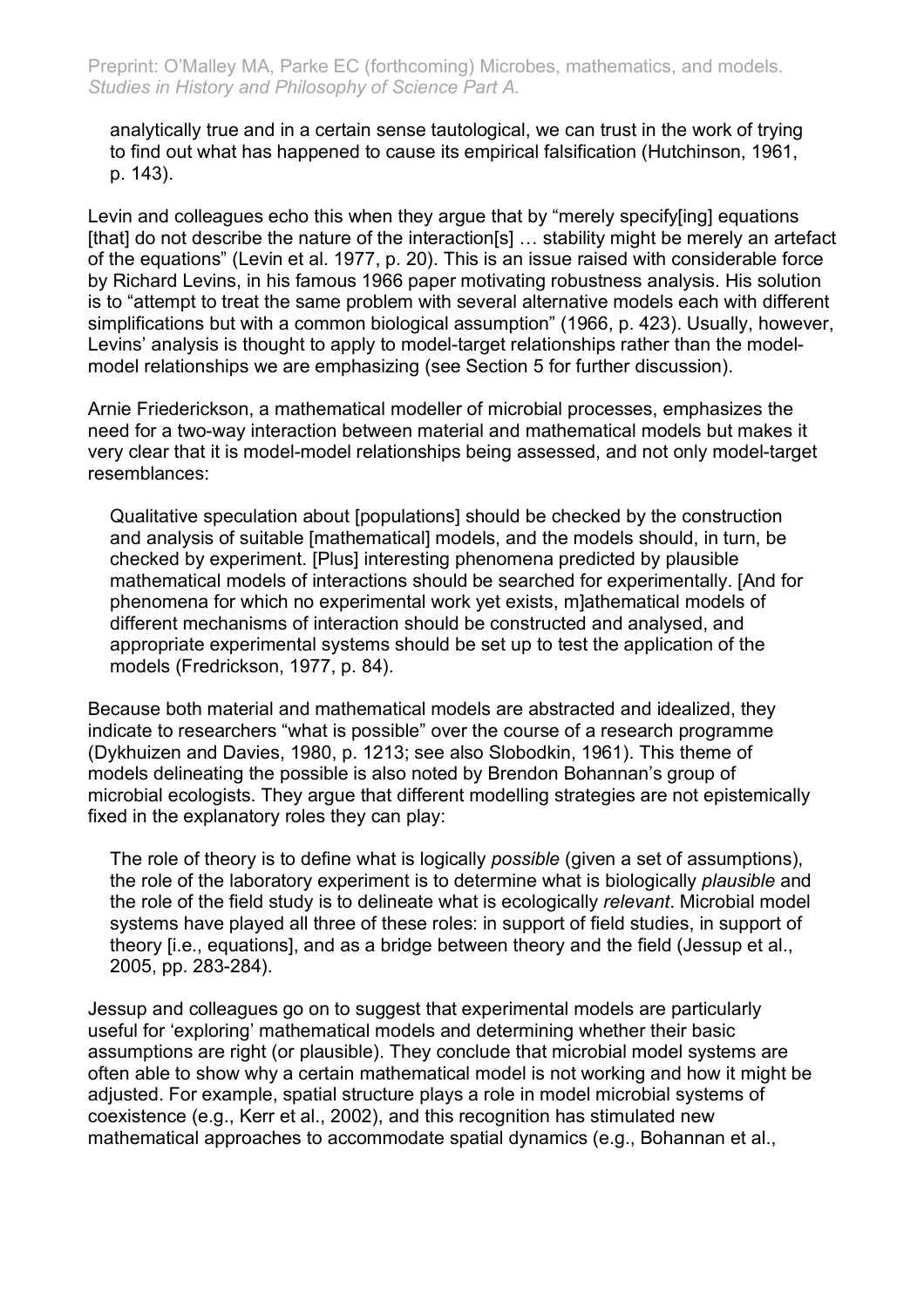2001; Rainey et al., 2000). We already described how Gause made mathematical innovations on the basis of his experimental system results. These insights into modelmodel comparison and modification also have implications for philosophy of modelling.

### *4.2. How Philosophers Conceptualize Model Interplay*

We noted above that philosophy of modelling has not given a great deal of attention to model-model relationships that involve material model systems. However, this may be because there is no such comparison going on in modelling practice. Philosophers might argue that doing an experiment to 'validate' or 'test' a model, as Gause, Kerr and colleagues, and many other researchers have suggested they are doing, means that what we have called 'material model systems' are just real-world phenomena – the target phenomena, in fact (Figure 1). But we have seen repeatedly how simplified, idealized and abstracted these systems are. The laboratory environments usually bear limited resemblance to environments in nature; the microbes themselves are often distant relatives of their non-lab-dwelling ancestors; they are not identical to any populations outside the laboratory; nor do we think they are even straightforward specimens of any such natural populations.

Philosopher of ecology Jay Odenbaugh has likewise emphasized how microcosms (aka 'bottle experiments') are 'stripped down' unnatural systems. But beyond their pragmatic virtues, microcosms have the capacity to "describe the natures, dispositions, or tendencies of objects and how they would behave in simplified circumstances" (Odenbaugh, 2006, p. 727). Rather than expecting nature in a bottle, scientists expect bottled nature to capture key features (but not all features) of their systems of interest. We will suggest in Section 6 that in such 'bottles' (or flasks or plates or chemostats), microbes have some epistemic as well as practical advantages over non-microbes, especially when model comparison is taken into account.

There could also be reasons to think that material model systems are mere abstractions of phenomena in the world. In other words, they might make a necessary step toward modelling, by focusing on certain details of the system of interest and leaving out others (such as relevant environmental conditions), but are not themselves models. Abstract direct representations involve simplified and sometimes generalizable descriptions of phenomena in the natural world (Weisberg, 2007). Finding patterns in datasets would be an illustration of this sort of representation. James Griesemer's (1990) groundbreaking philosophical discussion of material models suggests that some of them are 'direct' but that others function in the normal indirect way of modelling.

Arnon Levy and Adrian Currie (2015) argue along these lines when they raise questions about whether most broad 'model organism' use involves modelling. They define "theoretical modelling" as an activity that "involves a mathematical or mechanistic construct that serves as an analogue of the target", which is then analysed and evaluated for its similarity to the target (Levy and Currie, 2015, p. 331). From their perspective, many discussions of model organisms do not meet these specifications. They argue that model organisms are usually treated as "representational specimen[s] of a broader class, thus allowing extrapolation on the basis of the specimen[s]" (Levy and Currie, 2015, p. 332; see also Katz, 2016 for a similar line of argument).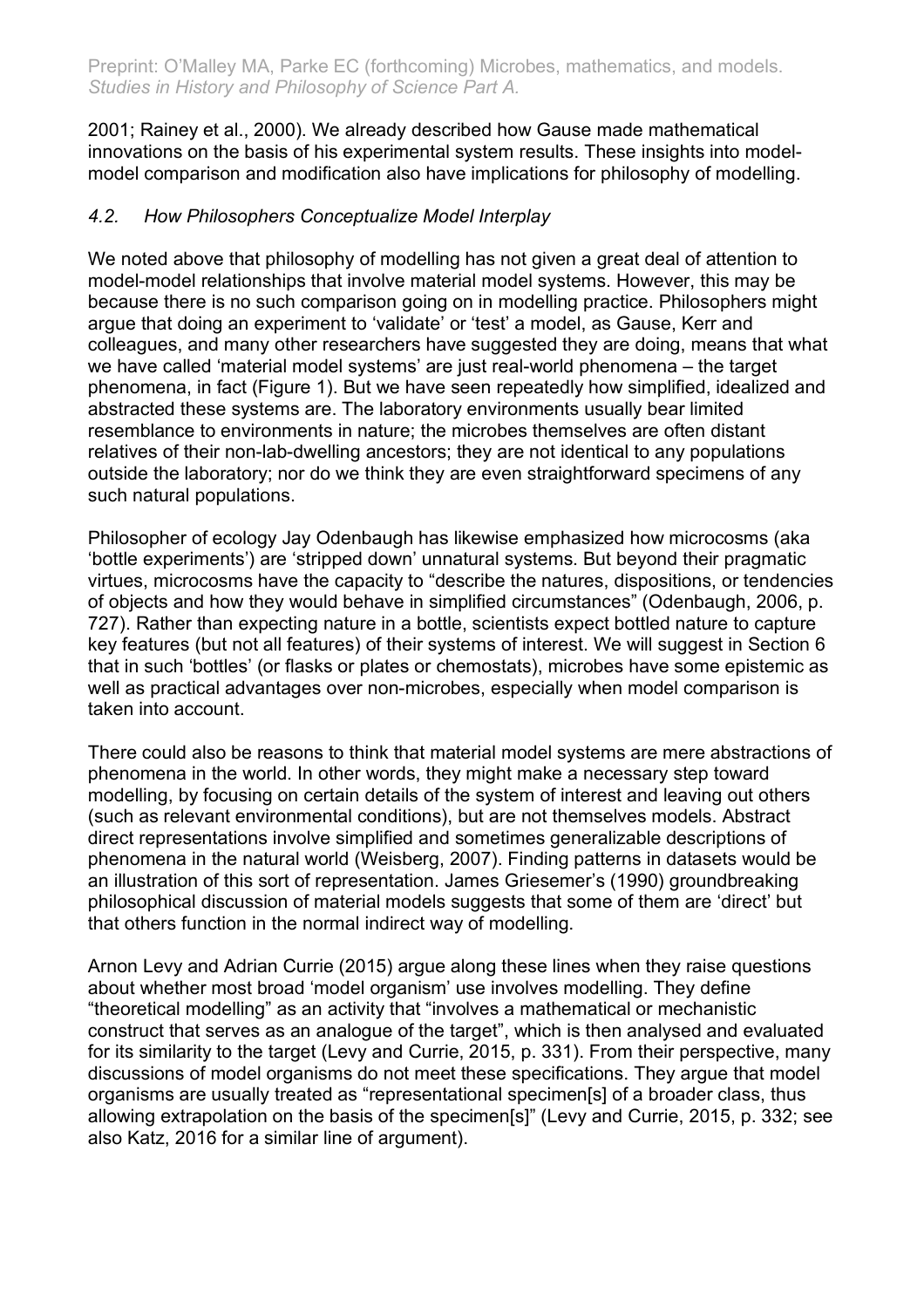However, the majority of the counterexamples Levy and Currie outline are not very similar to the laboratory systems on which we have focused. Levy and Currie's own 'paradigmatic example' of a genuine theoretical model is the Lotka-Volterra equations, which, as we have shown, certainly seem to have organismal model analogues to the mathematical relationships. We believe that Levy and Currie would view Gause's work and the vast amounts of material modelling it has stimulated over many decades as "mechanistic constructs that serve as analogues of the target phenomena" and thus as models (Levy and Currie, 2015, p. 331). This capacity to function as surrogates for much more general target systems is why we do not distinguish in our cases between experimental and model organisms (see Ankeny and Leonelli, 2011).

Another option, especially when there are multiple models of the same phenomenon, is to think that the material version re-describes the original model in a different medium or language. For example, Weisberg discusses a case of the "re-expression" of a mathematical model as an individual-based computational model (Weisberg, 2013, p. 163). Our cases could hypothetically be described in similar terms. Modelling might start with a mathematical model, which is then 're-described' in a new medium (such as computational algorithms or microbial populations). One might think that the 'core' model for competitive exclusion or predator-prey relationships is captured by the equations, and that the algorithm-based model or microbial model system is simply re-implementing that very same model in a computer program or on a laboratory bench (as a 'mere' redescription of the same structures).

We think this is not the best way to understand what is going on in our cases, for two reasons. The first is that any putative re-expression shows features that go well beyond copying. As our examples show, microbial model systems are just as much constructed to represent and simplify natural-world dynamics as any set of equations. Most importantly, material models have lives of their own beyond straightforwardly re-describing the same mathematical structures (Dykhuizen and Davies, p. 1980). By studying a microbial model, a scientist can often reach quite different conclusions from those reached in studying the mathematical model. These materially derived conclusions can directly influence the mathematical representations. In other words, the equations themselves are reinterpreted and restructured in light of the results from the material model. The history of modifications to competitive exclusion and coexistence models show this dynamic very clearly.

A second response could be to claim that model re-expression favours mathematics as the modelling bedrock. Weisberg, for instance, indicates that comparing different sorts of models to a target is ultimately an exercise in comparing them to a mathematical representation of the target, rather than the target itself (2013, p. 95). This ordering suggests a certain fundamentality to the mathematics. However, many of our examples and much of the scientific literature do not show mathematical privileging to be true. Numerous ecologists and evolutionists have been more inclined to prioritize what they learn from the material model system findings and alter the mathematics accordingly. As suggested by several of our quotations in Section 4.1, modellers may see the mathematical structures as a flimsy signpost rather than any kind of epistemic bedrock. While the details will of course vary according to the nature of research and its subject matter, there does not seem to be any principled reason always to favour mathematical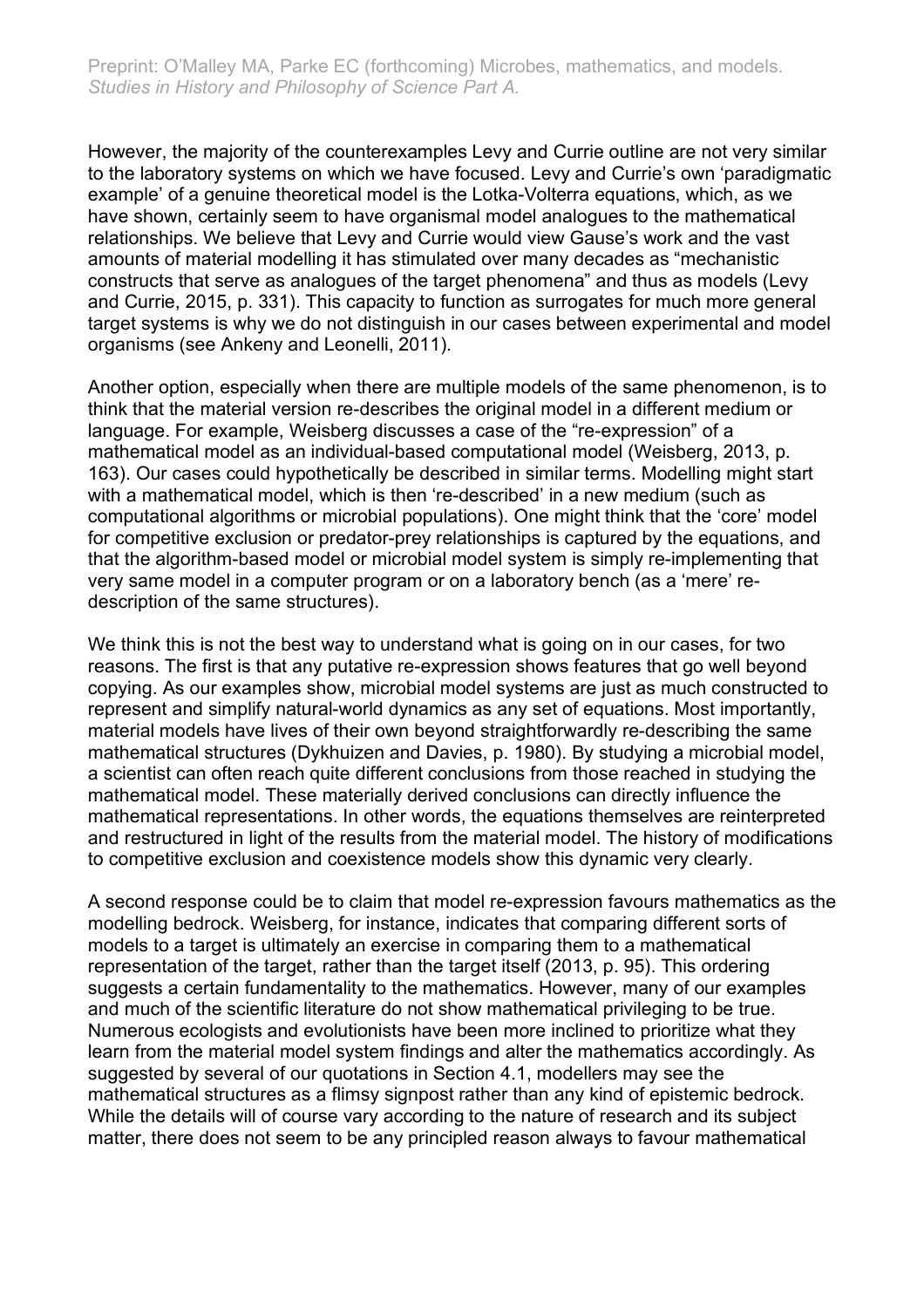models. Equations are useful descriptions of structural elements; material models including microbes can represent those structures just as effectively or more effectively in certain circumstances.

In all modelling activities, whatever the medium, anything new that is learned concerns the abstracted object of study itself (the particular microbial populations, the computer simulation, etc.). There is always additional work required to draw a broader conclusion that refers back to a target in the natural world (Sprouffske et al., 2012). This is the central activity of all modelling practice and nearly all experimental practice, apart from a rare subset of field experiments. Sometimes this learning occurs linearly, from model to target, but often enough – as our cases show – there are model-model comparisons being made as well. Different models are designed in light of other 'target models' in order to interact with them, and not as mere re-expressions of the original model. Importantly, therefore, the introduction of other model media is not just to represent target phenomena independently but to provide a means of assessing the initial model (dependently). But how is this comparison actually done? To begin to answer this question, we turn to an additional aspect of philosophy of modelling, robustness analysis.

# **5. Robustness Analysis and Comparative Modelling**

Philosophical discussions of how models relate to other models have focused on a particular account of robustness analysis. As we noted in Section 4, this procedure is based on multiple models independently homing in on common or core principles to explain target phenomena in the natural world (Levins, 1966; Weisberg, 2006; Weisberg and Reisman, 2008; Lloyd, 2010; see Parker, 2015 for critical questions about how such assessments are implemented). Robustness analysis captures important features of how models relate to their targets, but its operation relies on assumptions of strict model independence that in reality are rarely met (Parker, 2011). Instead of viewing model dependence as a problem, however, our cases of competitive exclusion and coexistence studies highlight how iterations of dependent model comparison can improve and extend model performance.

Robustness analysis has primarily been discussed in relation to mathematical and computational models. Weisberg (2013, pp. 162-163) mentions a failure to implement a concrete model mathematically (the San Francisco Bay model), and notes that mathematical-computational model combinations are the most common. His main example of this more common relationship is the same computational 're-expression' we already mentioned of the Lotka-Volterra predator-prey model (see also Weisberg and Reisman, 2008). Robustness analysis examines supposedly independent models that because of their 'common structures' are able to represent specified properties of the same target system. Even when perturbed, these structures still produce the same or very similar results and are thus deemed robust.

Because robustness analysis involves comparing models in relation to the target system, it indicates that common structures can be realized equally in different media, whether equations, algorithms, or biological populations. It is easy to see how common structures can be found in different mathematical or computational models. One reason that material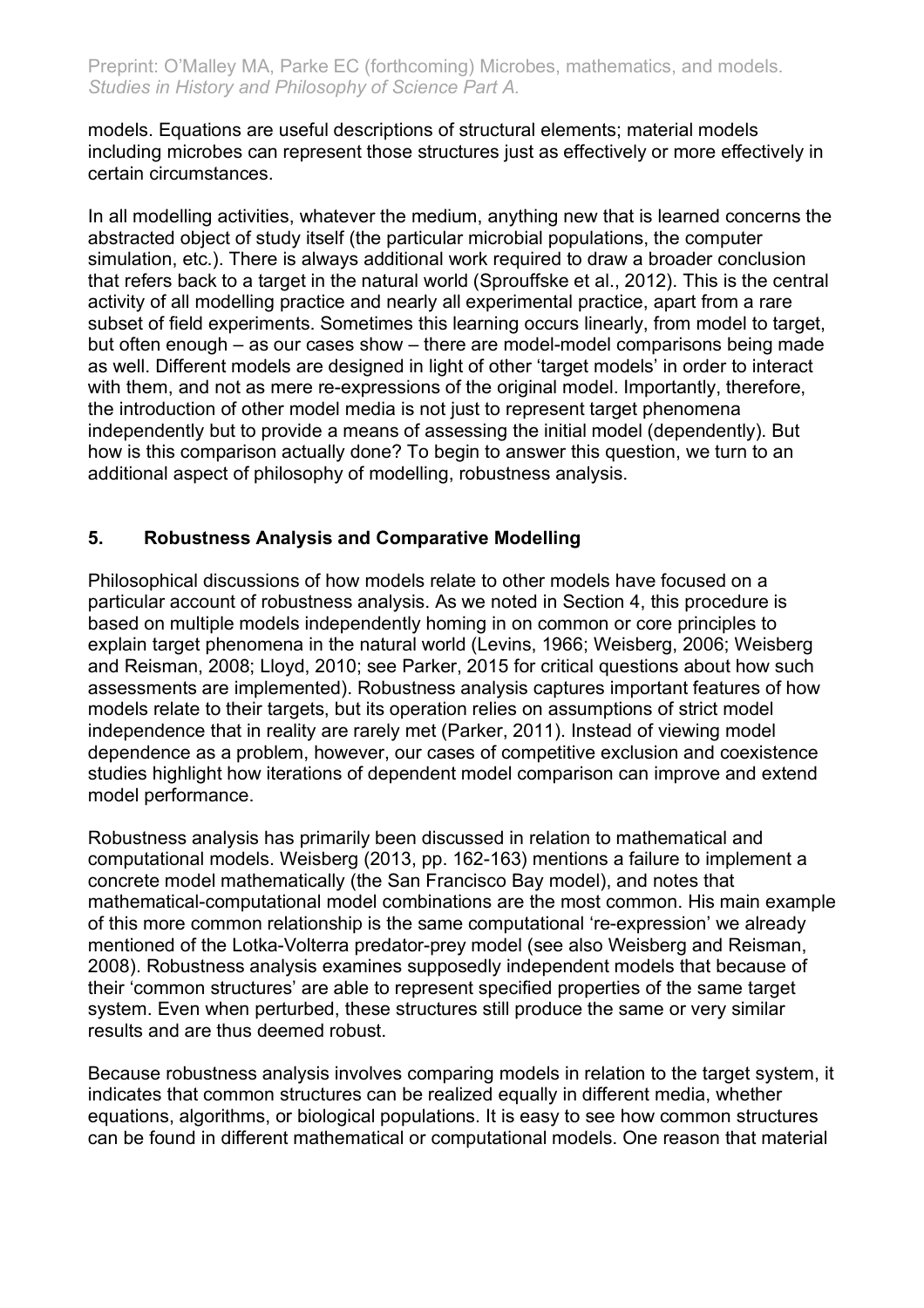systems are seldom included in discussions of robustness analysis is because their comparability with mathematical or algorithmic structures is not as easily formalized. Our examples show how structural comparisons can also be made between mathematical and material models, even when these are not based on explicitly quantifying and formalizing any structure shared by the two. In particular, many of our cases highlight that the focus of model-model comparison is less about how multiple models agree on their predictions about a target than about how different models *fail* to agree. This search for disagreement becomes a means of identifying the modifications required in one or the other model. In addition, this 'comparative modelling' occurs without explicit comparison to the relevant targets in the natural world and sidesteps the requirements for independence that come with formal robustness analyses.

Gause's studies of interspecies competition clearly exemplify the comparative modelling process. By studying microbial systems he learned that material representations of the 'direct' struggle for existence did not replicate the findings of the Lotka-Volterra equations, indicating to him that the mathematical model required reformulation. Gause based his mathematical revisions on insights gleaned from microbial systems in the laboratory, and yet had already constructed those microbial systems with reference to the equations. His aim was not only to see where these models agreed, but also to specify how one could be improved in light of its disagreements with the other.

Comparative modelling can thus make an important contribution to assessments of model robustness. As in all robustness analyses, models are compared and their common (and uncommon) parameters, structures, or other features assessed. The key feature of comparative modeling is that it shifts the focus away from model-target comparison to focus instead on model-model relationships, and emphasizes key differences as opposed to commonalities between models. Our cases show us how dependent model comparisons, rather than being an inherent vice of robustness analyses (Parker, 2011), become a virtue that permits iterative model modification. From an analytic point of view, independent models may be highly desirable but difficult to realize, whereas from a practical and historical perspective, the dependent comparison of models is very prevalent and apparently effective.

Another virtue that is apparent from the cases we examine above is that comparative modelling is often qualitative rather than quantitative, whereas discussions of robustness analysis have focused on formalized quantitative comparisons (e.g., Weisberg, 2013). The qualitative comparative modelling we highlight facilitates ready comparisons between material and mathematical models. For example, the same basic dynamical processes of predator-prey interactions are present in both the mathematical models and the microbial systems that feature in Gause's competitive exclusion and Levin and colleagues' chemostat research. The two types of model are compared in virtue of general assumptions about properties, patterns, and processes, and how different media capture these abstract phenomena. Modifications are then carried out to material and mathematical systems, after which fresh inferences can be made about the target system.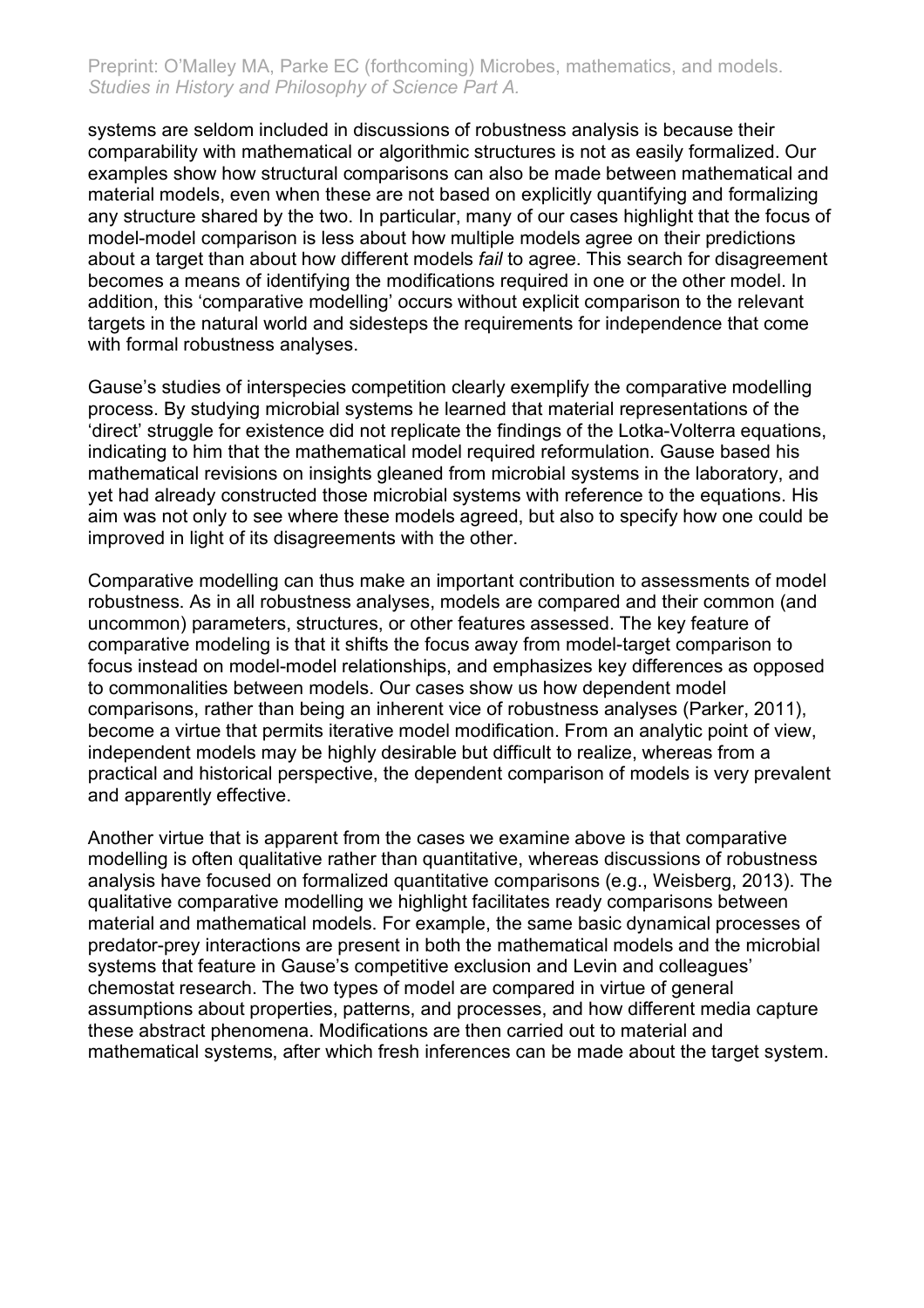# **6. Microbial Model Systems as Special Material Models**

By highlighting these particular features of model-model interplay, we think it is possible to understand better why microbial model systems might be epistemically favoured over non-microbial organismal systems. Microbial models are not the only organisms that function as model systems. Why have we focused on microbial systems rather than, for example, the beetles Odenbaugh (2006) mentions in competitive exclusion and coexistence investigations?

Any general discussion of microbial models first takes into account the tractability of such populations. Small size, rapid generational turnover, limited sexuality, and preservability are the main claims made for microbial tractability (e.g., Lenski et al., 1991; Rainey et al., 2000; Adams and Rosenzweig, 2014). But in addition to the practical tractability associated with small size and short generation time in microbes, our historical narrative also reveals *epistemic* tractability. Philosophers who have investigated organismal models, both macrobial and microbial, have suggested "representational scope" as the key to how organisms function as models (e.g., Ankeny and Leonelli, 2011, p. 315; Love and Travisano, 2013). We agree with this general point, and want to emphasize how our examples show how this scope is achieved in concert with models in other media. Our cases show many instances in which the structures that make up the microbial model can be compared very effectively to other more abstract structures. For microorganisms, these structures are less obscured, and this simple but crucial point gives a special edge to their representational scope in concert with other models. In larger organisms, many allowances have to be made both to accommodate obfuscating complexity in the model and then rule out its effects.

When Gause said he wanted to "eliminate the complicating influence of numerous secondary factors" in order to get at "the mechanism of the elementary process" (Gause, 1934a, p. 92), he meant this not just for standard practical reasons but also for being able to home in comparatively on structures that could be realized mathematically *and* materially. The 'eliminations' possible in microbial model systems include removing sex, the complexity of multicellular bodies, environmental variability (including nutritional resources), behavioural complications, and initial genetic diversity (i.e., clonal populations of microbes reproduce from a single genotype, as in Lenski's experimental system). Because such simplifications are possible, the organisms become quantifiable structures in a populational form that can be compared directly to equations.

The mathematical models used in evolution and ecology tend to rely on infinite or huge population sizes to swamp out the effects of stochasticity and drift. Another major advantage of microbial systems is that they allow researchers to study extremely large (though not infinite) laboratory populations that are orders of magnitude greater than can be achieved with larger organisms. Doing so allows for more effective direct comparisons between the microbial models and standard mathematical representations of evolving populations. Similar affinities between microbes and mathematics can be seen in laboratory setups such as chemostats (see Section 3.2). Their precise inflowoutflow systems are physical media that capture the same dynamics as systems of differential equations. These tightly controlled, low-complexity experimental systems of interacting populations are simply unavailable for non-microbial organisms, and their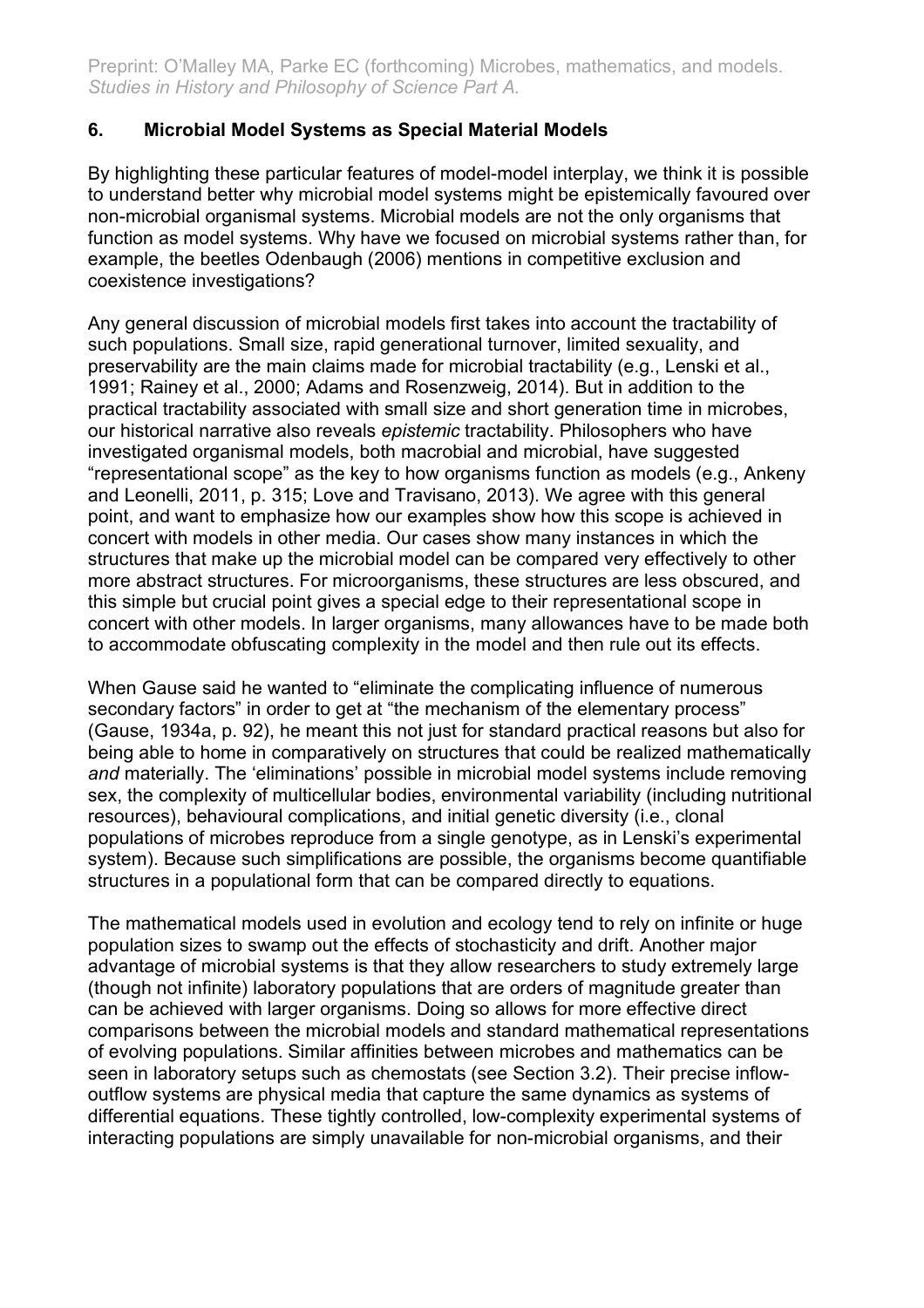availability enables extreme simplification of the material parameters of the model system.

An additional epistemic benefit offered by microbial model systems is that researchers can literally back up and rerun lineages. This is a feature that is otherwise possible only in computer simulations. Because of being able to freeze and revive cultures (bacteria routinely survive storage in minus-80 and minus-130 degree freezers), microbial populations can function very similarly to an iterated algorithm or set of equations. Larger laboratory organisms, even beetles, cannot be defrosted and revived and 'rerun' in this way. This ability to rerun the evolutionary trajectories of microbial populations an arbitrary number of times in the same way as mathematical or computational models confers a special sort of epistemic tractability on microbial model systems. All of these epistemic benefits explain why the comparison of material and mathematical models has been so frequent amongst microbial population biologists and a little less obvious in other fields.

# **8. Conclusions**

Competitive exclusion and coexistence illustrate the epistemic and practical advantages of microbial systems very effectively, but by no means exhaust what can be learned from microbial model system use and its interplay with mathematical modelling. In the historical lineage of examples we describe in Section 3, the microbial model systems are not simply laboratory specimens of the target system, nor are they just another instance of the same model (the relevant mathematical one) in a different medium. Frequently microbial models function to correct the mathematical model's relationship to the target, while also being assessed and refined when compared to the mathematical model. These dependent comparisons across different model media are complementary to accounts of robustness analysis that relate relevant independent models to the ultimate target of inquiry. In many cases, the results of comparative modelling indicate in advance how successful target capture is likely to be.

By examining a historical trajectory of models focused on a particular target phenomenon, competitive exclusion, we show that there are good reasons to be sceptical about distinctions between 'mere' experimental organisms and model organisms, and between experimental systems and material models more generally. Our analysis shows that an epistemic hierarchy of model media does not apply, and that iterative model-based investigation relies on shifting back and forth between models of the same epistemic status. Although we see many particular practical and epistemic advantages to microbial (and especially bacterial) models, none of those advantages apply exclusively to microorganisms. Nevertheless, we suggest that further philosophical work on the history of microbial models will illuminate more acutely the philosophical dimensions of multimodel research.

# **Acknowledgements**

We thank Yael Ben-Tal, Brett Calcott, Sidney Diamante, Ben Kerr, Carlos Mariscal, Paul Sniegowski, Sam Woolley, the Copenhagen Philosophy of Science group, and Sydney's Theory and Method in Biosciences group for detailed feedback on earlier drafts of the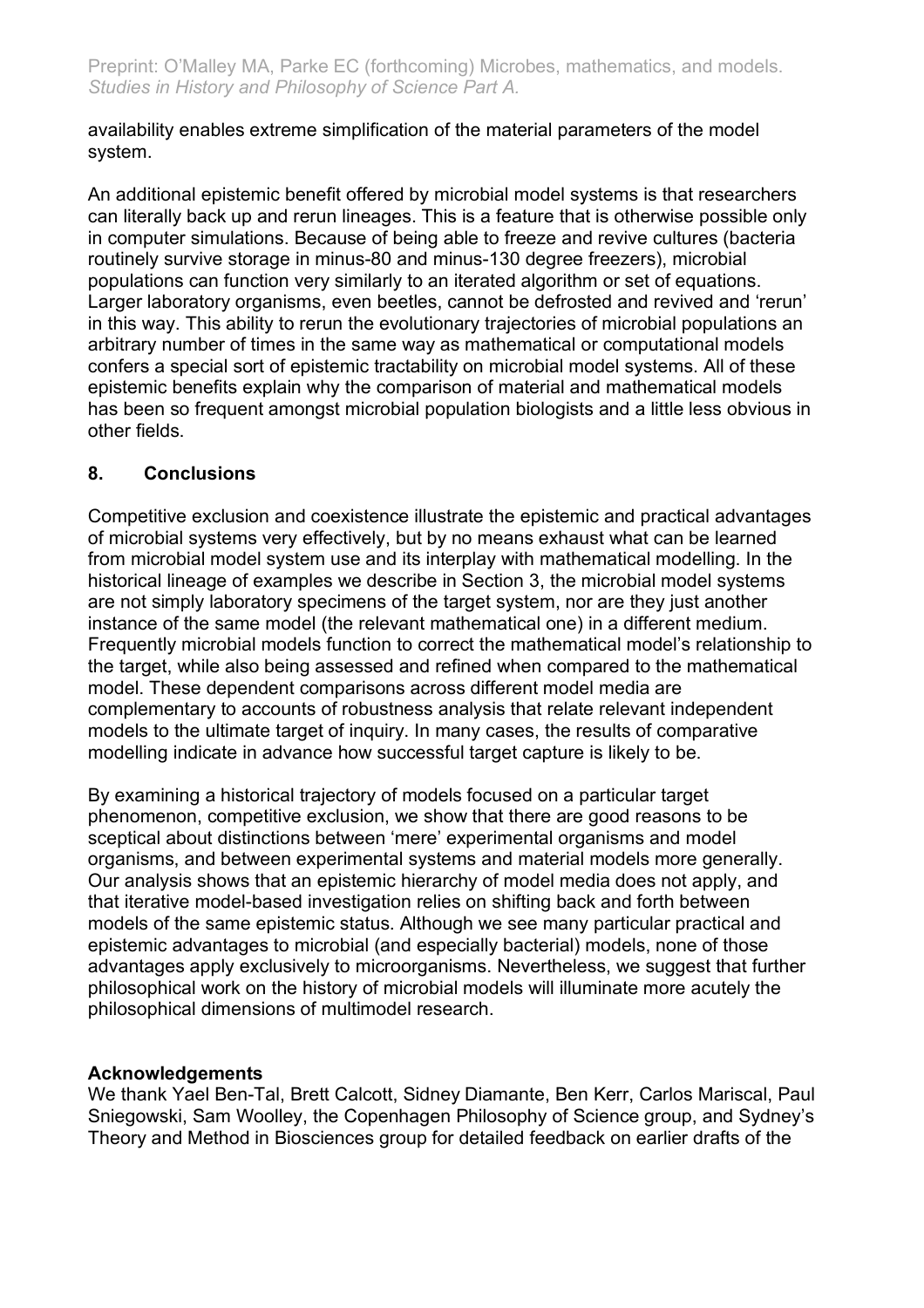paper. MAO's research was supported by the French government via the 'Investments for the future' Programme, IdEx Bordeaux (ANR-10-IDEX-03-02).

### **References**

Adams, J., & Rosenzweig, F. (2014). Experimental microbial evolution: history and conceptual underpinnings. *Genomics*, *104*, 393-398.

Armstrong, R. A., & McGehee, R. (1980). Competitive exclusion. *American Naturalist*, *115*, 151-170.

Beatty, J. 2006. Replaying life's tape. *Journal of Philosophy*, *103*, 336-362.

Bohannan, B.J.M., Kerr, B., Jessup, C. M., Hughes, J. B., & Sandvik, G. (2002). Trade-offs and coexistence in microbial microcosms. Antonie van Leeuwenhoek, 81, 107-115.

Buckling, A., Maclean, R. C., Brockhurst, M. A., & Colegrave, N. (2009). The *Beagle* in a bottle. *Nature, 457*, 824-829.

Chao, L., Levin B. R., & Stewart, F. M. (1977). A complex community in a simple habitat: an experimental study with bacteria and phage. *Ecology, 58*, 369-378.

Cole, L. C. (1960). Competitive exclusion. *Science*, *132*, 348-349.

Dent, V. E., Bazin, M. J., & Saunders, P. T. (1976). Behavior of *Dictyostelium discoideum* amoebae and *Escherichia coli* grown together in chemostat culture. *Archives of Microbiology, 109*, 187-194.

Desjardins, E. (2011). Historicity and experimental evolution. *Biology and Philosophy 26*, 339-364.

Downes, S. M. (1992). The importance of models in theorizing: a deflationary semantic view. *PSA Proceedings, 1*, 142-153.

Dykhuizen, D. E., & Davies, M. (1989). An experimental model: bacterial specialists and generalists competing in chemostats. *Ecology, 61*, 1213-1227.

Dykhuizen, D. E., & Dean A. M. (1994). Predicted fitness changes along an environmental gradient. *Evolutionary Ecology, 8*, 524-541.

Fredrickson, A. G. (1977). Behavior of mixed cultures of microorganisms. *Annual Review of Microbiology, 31*, 63-87.

Grigg, R., & Nguyen, J. (2017). The turn of the valve: representing with material models. *European Journal for Philosophy of Science*, doi:10.1007/s13194-017-0182-4.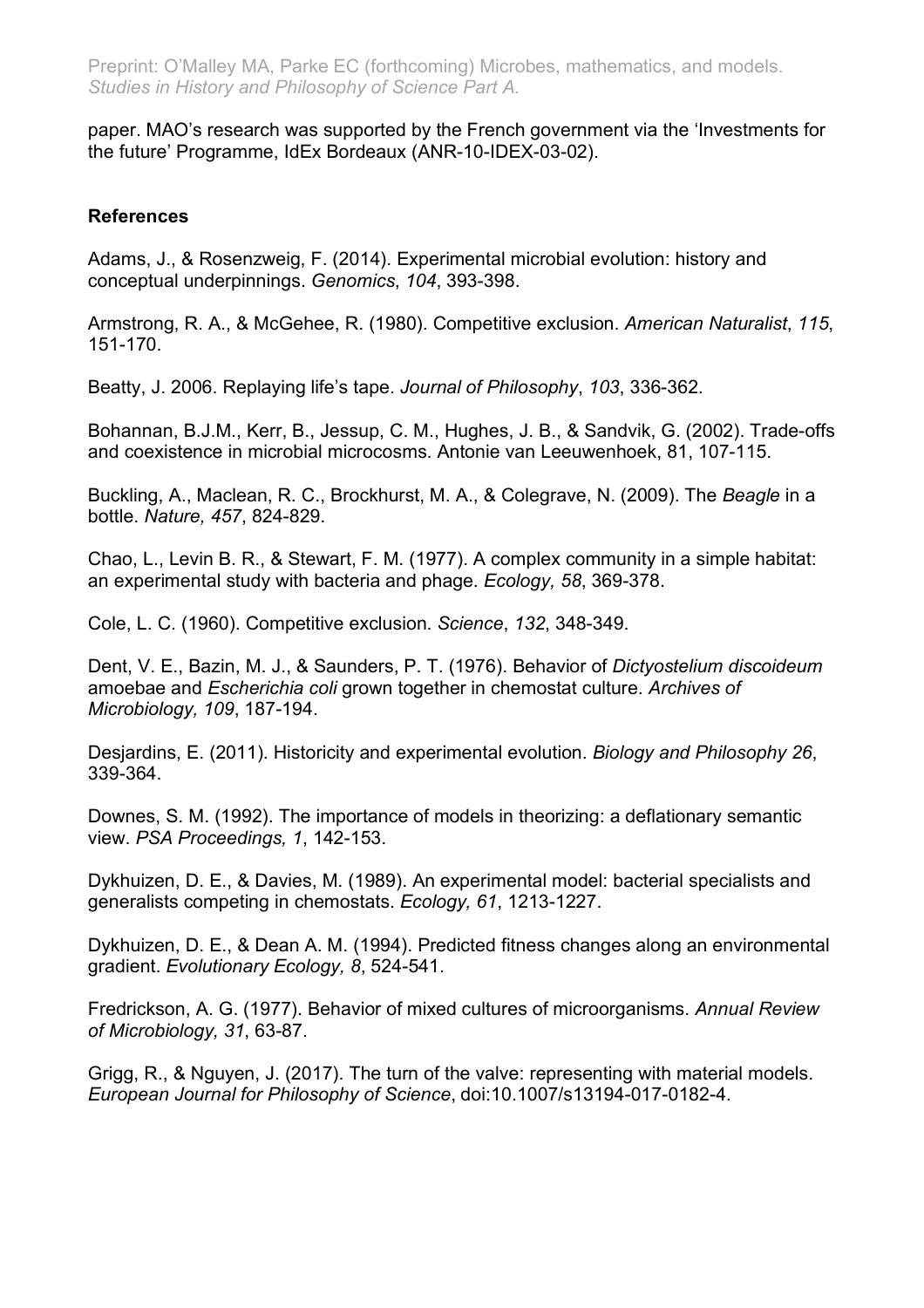Garland, T. Jr., & Rose, M. R. (Eds.). (2009). *Experimental evolution: concepts, methods, and applications of selection experiments*. Berkeley: University of California Press.

Gause, G. F. (1932). Experimental studies on the struggle for existence. *Journal of Experimental Biology, 9*, 389-402.

Gause, G. F. (1934a). *The struggle for existence*. Baltimore: Williams and Wilkins.

Gause, G. F. (1934b). Experimental analysis of Vito Volterra's mathematical theory of the struggle for existence. *Science, 79*, 16-17.

Gause, G. F. (1935). Experimental demonstration of Volterra's periodic oscillations in the numbers of animals. *Journal of Experimental Biology, 12*, 44-48.

Giere, R. N. (1988). *Explaining science: a cognitive approach*. Chicago: Chicago University Press.

Giere, R. N. (2004). How models are used to represent reality. *Philosophy of Science*, 71: 742-752.

Godfrey-Smith, P. (2006). The strategy of model-based science. *Biology and Philosophy,* 21, 725-40.

Griesemer, J. R. (1990). Material models in biology. *PSA Proceedings, 2*, 79-93.

Guala, F. (2002). Models, simulations, and experiments. In L. Magnani, & N. J. Nersessian (Eds.), *Model-based reasoning: science, technology, values* (pp. 59-74). NY: Kluywer/Plenum.

Hardin, G. (1960). The competitive exclusion principle. *Science, 131*, 1292-1297.

Helling, R. B., Vargas, C. N., & Adams, J. (1987). Evolution of *Escherichia coli* during growth in a constant environment. *Genetics*, 116, 349-358.

Hsu, S. B., Hubbell, S., & Waltman, P. (1977). A mathematical theory for single-nutrient competition in continuous cultures of micro-organisms. *SIAM Journal of Applied Mathematics, 32*, 366-383.

Hutchinson, G. E. (1961). The paradox of the plankton. *American Naturalist, 95*, 137-145.

Inkpen, S. A. (2016). Like Hercules and the hydra: trade-offs and strategies in ecological model-building and experimental design. *Studies in History and Philosophy of Biological and Biomedical Sciences, 57*, 34-43.

Jessup, C. M., Kassen, R., Forde, S. E., Kerr, B., Buckling, A., Rainey, P. B., & Bohannan, B. J. M. (2004). Big questions, small worlds: microbial model systems in ecology. *Trends in Ecology and Evolution, 19*, 189-197.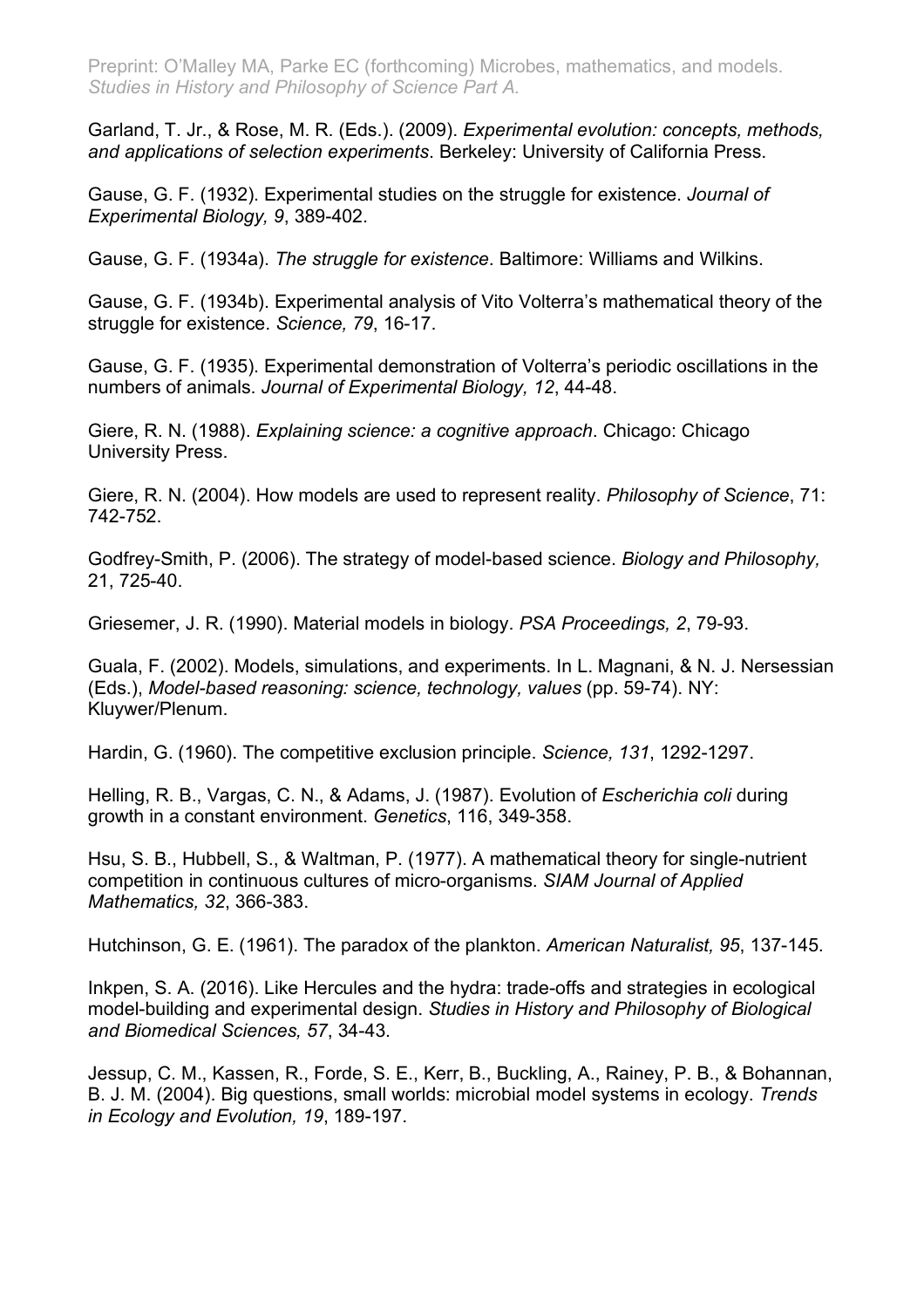Jessup, C. M., Forde, S. E., & Bohannan, B. J. M. (2005). Microbial experimental systems in ecology. *Advances in Ecological Research, 37*, 273-307.

Katz, P. S. (2016). 'Model organisms' in the light of evolution. *Current Biology, 26*, R641- R666.

Kerr, B., Riley, M. A., Feldman, M. W., & Bohannan, B. J. M. (2002). Local dispersal promotes biodiversity in a real-life game of rock-paper-scissors. *Nature, 418*, 17117-4.

Koch, A. L. (1974). Competitive coexistence of two predators utilizing the same prey under constant environmental conditions. *Journal of Theoretical Biology, 44*, 387-395.

Knuuttila, T. (2011). Modelling and representing: an artefactual approach to model-based representation. *Studies in History and Philosophy of Science, 42*, 262-271.

Knuuttila, T., & Loettgers A. (2016). Modelling as indirect representation? *British Journal for the Philosophy of Science,* doi:10.1093/bjps/asv055.

Křivan, V. (2011). On the Gause predator-prey model with a refuge: a fresh look at history. *Journal of Theoretical Biology, 274*, 67-73.

Le Gac, M., Plucain, J., Hindré, T., Lenski, R. E., & Schneider, D. (2012). Ecological and evolutionary dynamics of coexisting lineages during a long-term experiment with *Escherichia coli*. *Proceedings of the National Academy of Sciences USA*, 109, 9487-9492.

Lenski, R. E. (2011). Evolution in action: a 50,000-generation salute to Charles Darwin. *Microbe, 6*, 30-33.

Lenski, R. E., & Hattingh, S. E. (1986). Coexistence of two competitors on one resource and one inhibitor: a chemostat model based on bacteria and antibiotics. *Journal of Theoretical Biology*, 122, 83-93.

Lenski, R. E., Rose, M. R., Simpson, S. C., & Tadler, S. C. (1991). Long-term experimental evolution in *Escherichia Coli*. I. Adaptation and divergence during 2,000 generations. *American Naturalist, 136*, 1315–1341.

Levin, B. R., Stewart, F. M., & Chao, L. (1977). Resource-limited growth, competition, and predation: a model and experimental studies with bacteria and bacteriophage. *American Naturalist, 111*, 3-24.

Levin, S. A. (1970). Community equilibria and stability, and an extension of the competitive exclusion principle. *American Naturalist, 104*, 413-423.

Levins, R. C. (1966). The strategy of model building in population biology. *American Scientist, 54*, 421-431.

Levy, A. (forthcoming). Modeling without models. *Philosophical Studies*.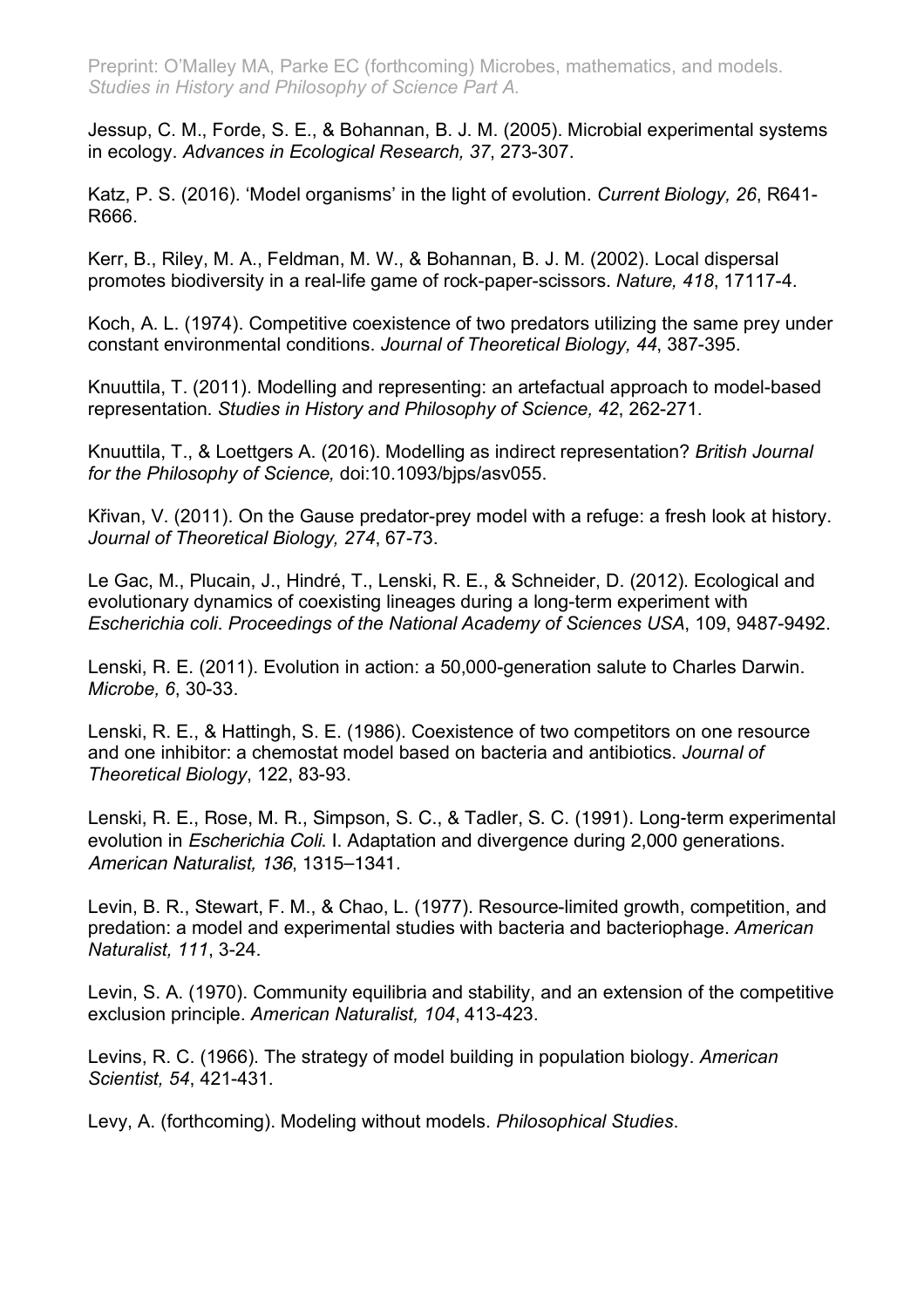Levy, A., & Currie, A. (2015). Model organisms are not (theoretical) models. British *Journal for the Philosophy of Science, 66*, 327-348.

Lloyd, E. A. (2010). Confirmation and robustness of climate models. *Philosophy of Science, 77*, 971-84.

Love, A. C., & Travisano, M. (2013). Microbes modeling ontogeny. *Biology and Philosophy*, 28, 161-188.

Luckinbill, L. S. (1973). Coexistence in laboratory populations of *Paramecium aurelia* and its predator *Didinium nasutum. Ecology, 54*, 1320-1327.

Mäki, U. (2005). Models Are experiments, experiments are models. *Journal of Economic Methodology,* 12, 303-315.

Matthewson, J. (2011). Trade-offs in model-building: a more target-oriented approach. *Studies in History and Philosophy of Science, 42*, 324-333.

Morrison, M., & Morgan, MS. (1999). Models as mediating instruments. In Morrison, M., & Morgan, MS (Eds.), *Models as mediators: perspectives on natural and social sciences* (pp. 110-137). Cambridge, UK: Cambridge University Press.

Morgan, M. S. (2005). Experiments versus models: new phenomena, inference and surprise. *Journal of Economic Methodology, 12*, 317-329.

Odenbaugh, J. (2006). Message in the bottle: the constraints of experimentation on model building. *Philosophy of Science*, 73, 720-729.

Parke, E. C. (2014). Experiments, simulations, and epistemic privilege. *Philosophy of Science, 81*, 516-536.

Parker, W. S. (2009). Does matter really matter? Computer simulations, experiments, and materiality. *Synthese, 169*, 483-496.

Parker, W. S. (2011). When climate models agree: the significance of robust model predictions. *Philosophy of Science*, 78: 579-600.

Parker, W. S. (2015). Getting (even more) serious about similarity. *Biology and Philosophy, 30*, 267-276.

Plutynski, A. (2001). Modeling evolution in theory and practice. *Philosophy of Science, 68*, S225-S236.

Prosser, J. I., Bohannan, B. J. M., Curtis, T. P., Ellis, R. J., Firestone, M. K., et al. (2007). The role of ecological theory in microbial ecology. *Nature Reviews Microbiology, 5*, 384- 392.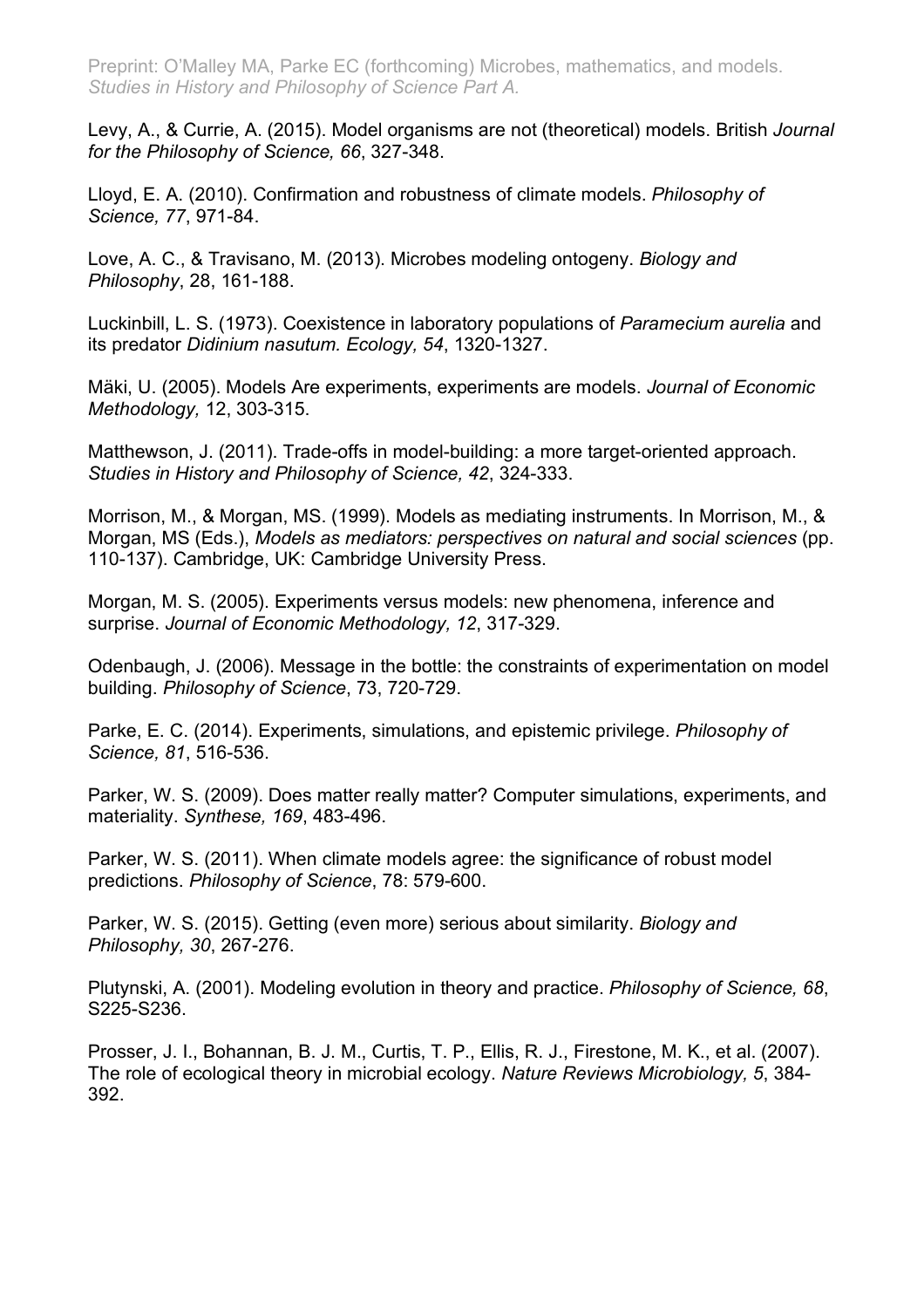Pritchard, J.O., Porter, A.H.M., & Montagnes, D.J.S. (2016). Did Gause have a yeast infection? *Journal of Eukaryotic Microbiology,* 63, 552–557.

Rainey, P. B., Buckling, A., Kassen, R., and Travisano, M. (2000). The emergence and maintenance of diversity: insights from experimental bacterial populations. *Trends in Ecology and Evolution*, 15, 243-247.

Rheinberger, H.-J. (2010). An epistemology of the concrete: twentieth-century histories of life. Durham: Duke University Press.

Rosenzweig, M.L., & MacArthur, R. H. (1963). Graphical representation and stability conditions of predator-prey interactions. *American Naturalist, 97*, 209-223.

Rosenzweig, R. F., Sharp, R. R., Treves, D. S., & Adams, J. (1994). Microbial evolution in a simple unstructured environment: genetic differentiation in *Escherichia coli*. *Genetics* 137, 903-917.

Rozen, D.E., & Lenski, R.E. (2000). Long-term experimental evolution in *Escherichia coli*. VIII. dynamics of a balanced polymorphism. *American Naturalist, 155*, 24-35.

Slobodkin, L. B. (1961). Preliminary ideas for a predictive theory of ecology. *American Naturalist, 95*, 147-153.

Sprouffske, K., Merlo, L. M. F., Gerrish, P. J., Maley, C. C., & Sniegowski, P. D. (2012). Cancer in light of experimental evolution. *Current Biology, 22*, R762-R771.

Turner, P. E., Souza, V., & Lenksi, R. E. (1996). Tests of ecological mechanisms promoting the stable coexistence of two bacterial genotypes. *Ecology, 77*, 2119-2129

Weber, M. (2014). Experimental modelling in biology: in vivo representation and stand-ins as modeling strategies. *Philosophy of Science, 81*, 756-769.

Weisberg, M. (2006). Robustness analysis. *Philosophy of Science, 73*, 730-742.

Weisberg, M. (2007). Who is a modeller? *British Journal for the Philosophy of Science, 58*, 207-233.

Weisberg, M. (2013). *Simulations and similarity: using models to understand the world*. Oxford: Oxford University Press.

Weisberg, M., & Reisman, K. (2008). The robust Volterra principle. *Philosophy of Science, 75*, 106-131.

Winsberg, E. (2009). A tale of two methods. *Synthese, 169*, 575-d92.

Woodruff, L. L. (1911). *Paramecium aurelia* and *Paramecium caudatum. Journal of Morphology, 22*, 223-3d7.